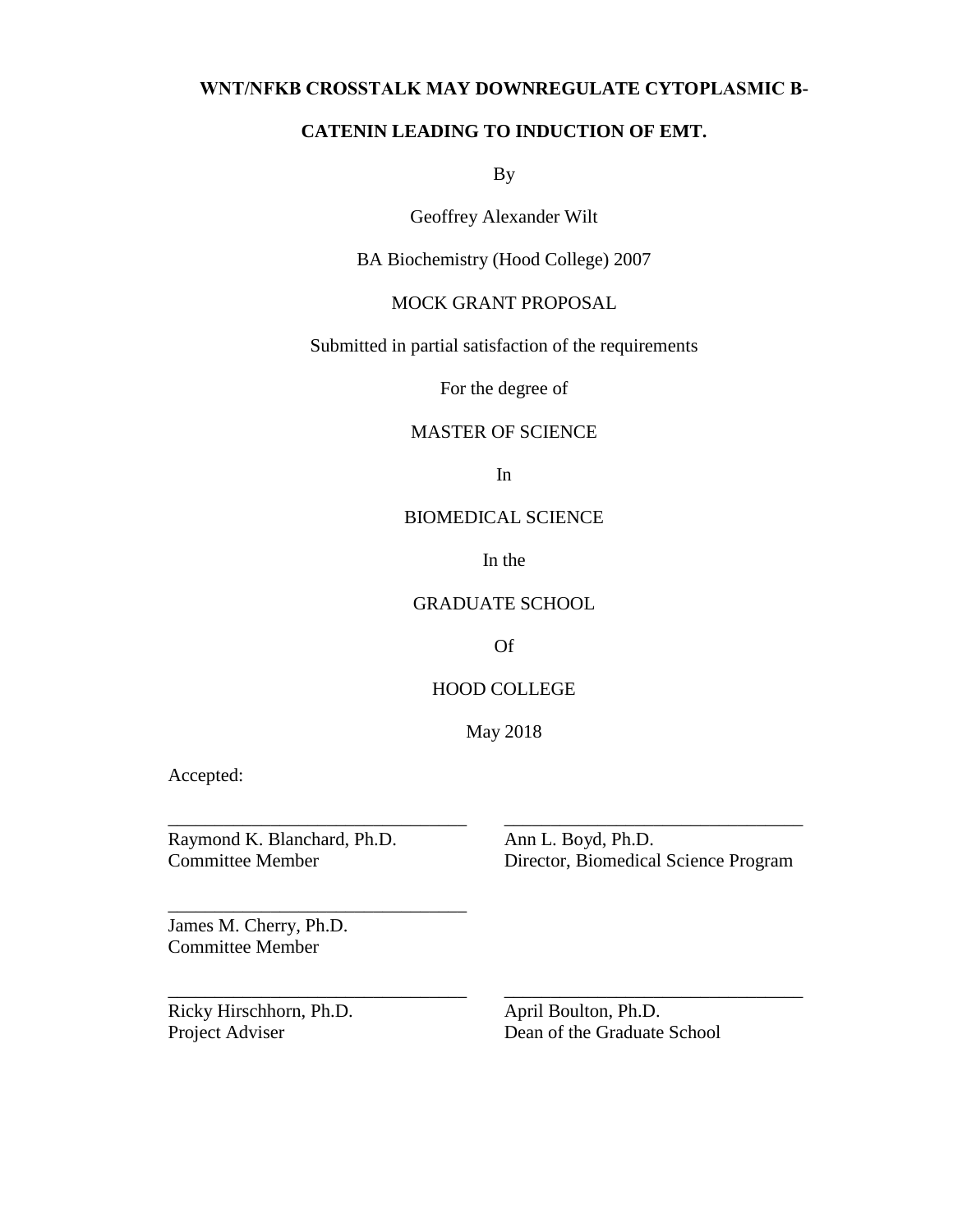# **STATEMENT OF USE AND COPYRIGHT WAIVER**

I do authorize Hood College to lend this mock grant proposal, or reproductions of it, in total or in part, at the request of other institutions or individuals for the purpose of scholarly research.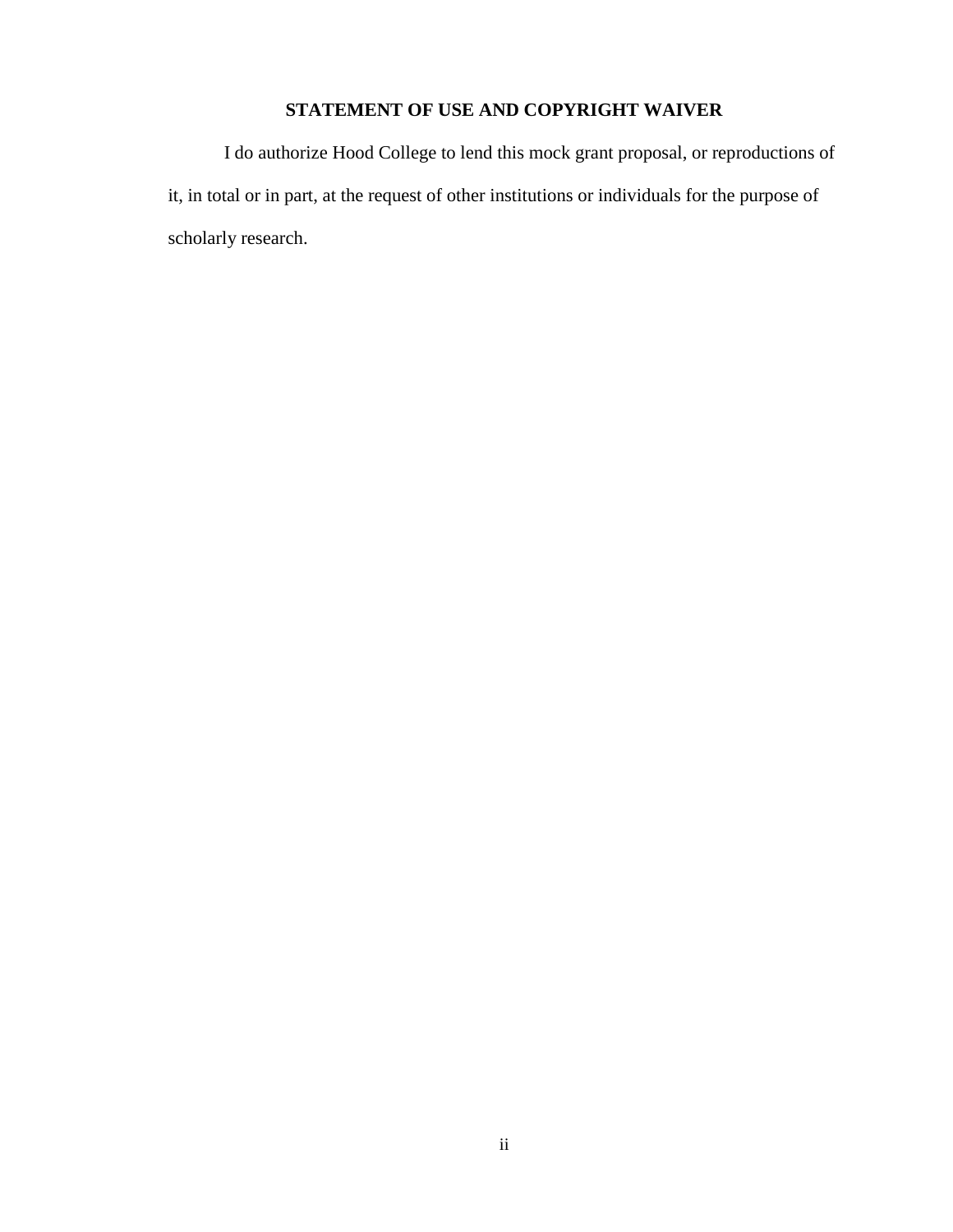# **DEDICATION**

This is dedicated to my grandmother.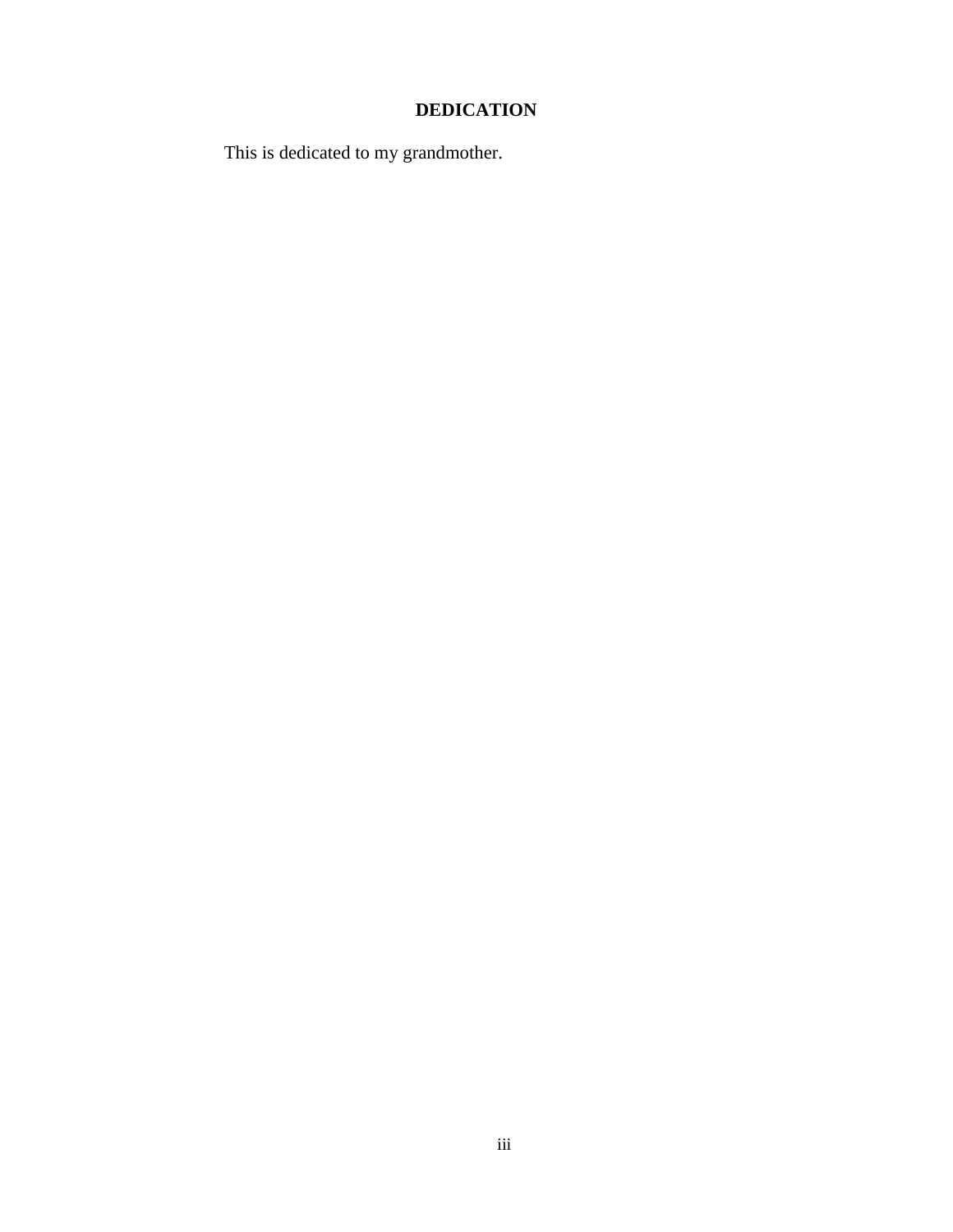# **ACKNOWLEDGEMENTS**

I would like to thank the many people who aided in proofreading and editing, not least among them Dr. Raymond Blanchard and Dr. Ricky Hirschhorn. I would also like to thank my parents for their constant support and encouragement.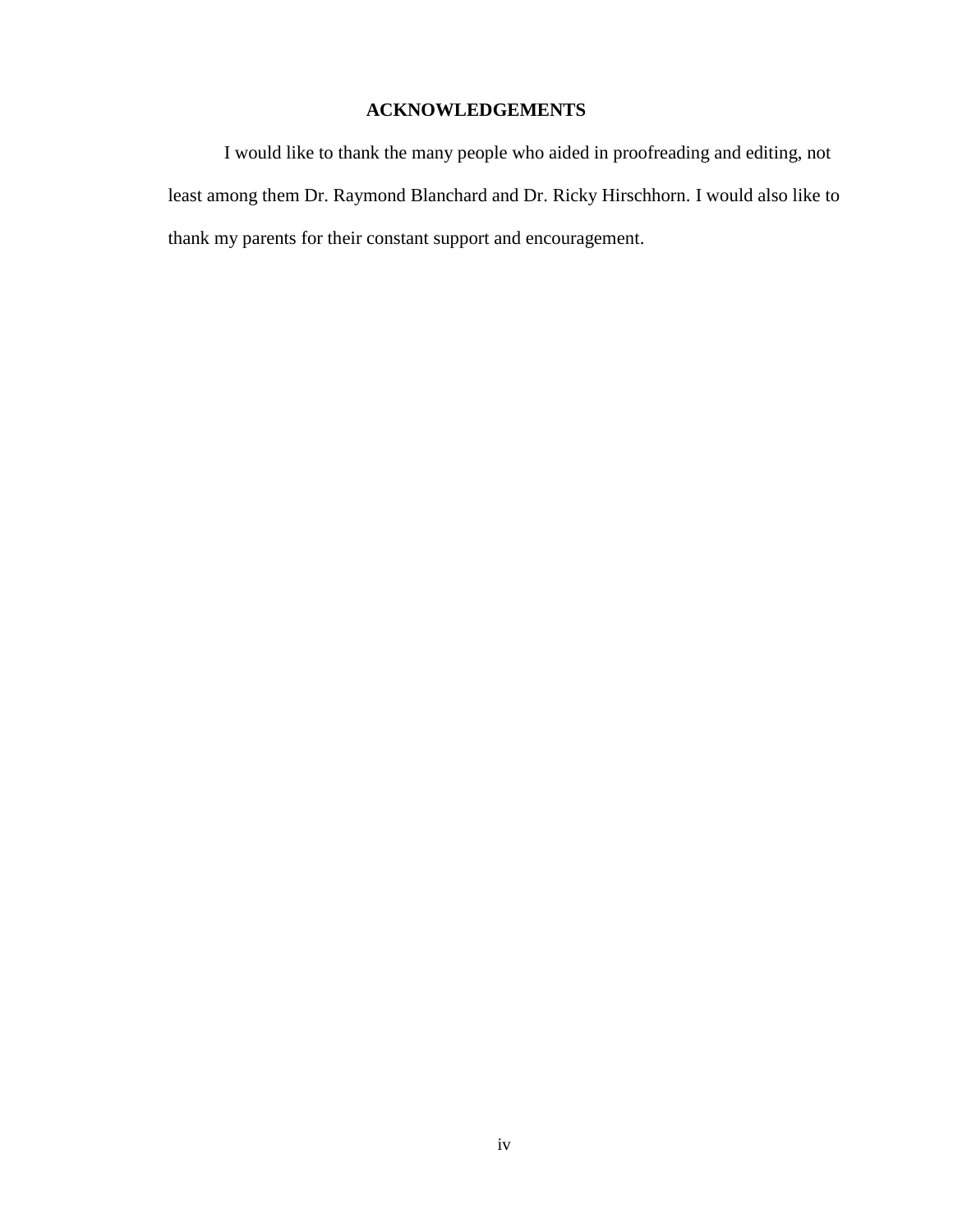|                                                                                                                                                                                                                                                                                  |                                                            |                                                             |                                                                                                                                                                                | LEAVE BLANK-FOR OFFICIAL USE ONLY.                                              |                                    |                                                     |                       |                           |
|----------------------------------------------------------------------------------------------------------------------------------------------------------------------------------------------------------------------------------------------------------------------------------|------------------------------------------------------------|-------------------------------------------------------------|--------------------------------------------------------------------------------------------------------------------------------------------------------------------------------|---------------------------------------------------------------------------------|------------------------------------|-----------------------------------------------------|-----------------------|---------------------------|
|                                                                                                                                                                                                                                                                                  |                                                            | <b>Mock Grant Application</b>                               |                                                                                                                                                                                | Type                                                                            | Activity<br>Version - HCBMS.011712 |                                                     |                       |                           |
|                                                                                                                                                                                                                                                                                  |                                                            | Modeled after Department of Health and Human Services       |                                                                                                                                                                                | Review Group                                                                    |                                    |                                                     | Formerly              |                           |
|                                                                                                                                                                                                                                                                                  |                                                            | <b>Public Health Services</b><br>(based on Form PHS 398)    |                                                                                                                                                                                | Council/Board (Month, Year)<br>Date Received                                    |                                    |                                                     |                       |                           |
|                                                                                                                                                                                                                                                                                  |                                                            |                                                             | 1. TITLE OF PROJECT (Do not exceed 81 characters, including spaces and punctuation.)<br>WNT/NFKB CROSSTALK MAY DOWNREGULATE CYTOPLASMIC B-CATENIN LEADING TO INDUCTION OF EMT. |                                                                                 |                                    |                                                     |                       |                           |
|                                                                                                                                                                                                                                                                                  |                                                            |                                                             | $ 2.$ RESPONSE TO SPECIFIC REQUEST FOR APPLICATIONS OR PROGRAM ANNOUNCEMENT OR SOLICITATION $\boxtimes$ NO $ $                                                                 |                                                                                 |                                    |                                                     | <b>YES</b>            |                           |
| Number:                                                                                                                                                                                                                                                                          | (If "Yes," state number and title)                         | Title:                                                      |                                                                                                                                                                                |                                                                                 |                                    |                                                     |                       |                           |
|                                                                                                                                                                                                                                                                                  |                                                            | <b>3. PROGRAM DIRECTOR/PRINCIPAL INVESTIGATOR</b>           |                                                                                                                                                                                | <b>New Investigator</b>                                                         | N <sub>0</sub>                     | $\boxtimes$ Yes                                     |                       |                           |
|                                                                                                                                                                                                                                                                                  | 3a. NAME (Last, first, middle)                             |                                                             |                                                                                                                                                                                | 3b. DEGREE(S)                                                                   |                                    |                                                     |                       | 3h. eRA Commons User Name |
|                                                                                                                                                                                                                                                                                  | Wilt, Geoffrey Alexander                                   |                                                             |                                                                                                                                                                                | <b>BA</b> Biochemistry                                                          |                                    |                                                     | N/A                   |                           |
| 3c. POSITION TITLE                                                                                                                                                                                                                                                               | <b>Graduate Student</b>                                    |                                                             |                                                                                                                                                                                |                                                                                 | 401 Rosemont Ave.                  | 3d. MAILING ADDRESS (Street, city, state, zip code) |                       |                           |
|                                                                                                                                                                                                                                                                                  | Department of Biology                                      | 3e. DEPARTMENT, SERVICE, LABORATORY, OR EQUIVALENT          |                                                                                                                                                                                |                                                                                 | Frederick, MD 21201                |                                                     |                       |                           |
|                                                                                                                                                                                                                                                                                  | 3f. MAJOR SUBDIVISION<br><b>Biomedical Science Program</b> |                                                             |                                                                                                                                                                                |                                                                                 |                                    |                                                     |                       |                           |
|                                                                                                                                                                                                                                                                                  |                                                            | 3g. TELEPHONE AND FAX (Area code, number and extension)     |                                                                                                                                                                                |                                                                                 | <b>E-MAIL ADDRESS:</b>             |                                                     |                       |                           |
| N/A<br>TEL:                                                                                                                                                                                                                                                                      |                                                            | FAX: N/A                                                    |                                                                                                                                                                                |                                                                                 | Gaw3@hood.edu                      |                                                     |                       |                           |
|                                                                                                                                                                                                                                                                                  | 4. HUMAN SUBJECTS RESEARCH                                 |                                                             | 4a. Research Exempt                                                                                                                                                            |                                                                                 |                                    |                                                     |                       |                           |
| $\boxtimes$ No $\Box$ Yes                                                                                                                                                                                                                                                        |                                                            |                                                             | N/A                                                                                                                                                                            |                                                                                 |                                    |                                                     |                       |                           |
|                                                                                                                                                                                                                                                                                  | 4b. Federal-Wide Assurance No.                             |                                                             | 4c. Clinical Trial                                                                                                                                                             |                                                                                 |                                    | 4d. NIH-defined Phase III Clinical Trial            |                       |                           |
|                                                                                                                                                                                                                                                                                  | N/A                                                        |                                                             | $\boxtimes$<br>No<br>Yes                                                                                                                                                       |                                                                                 |                                    | $\boxtimes$<br>No                                   | Yes                   |                           |
|                                                                                                                                                                                                                                                                                  | 5. VERTEBRATE ANIMALS                                      | $\boxtimes$ No<br>Yes                                       |                                                                                                                                                                                |                                                                                 | 5a. Animal Welfare Assurance No.   |                                                     | N/A                   |                           |
| 6.                                                                                                                                                                                                                                                                               | DATES OF PROPOSED PERIOD OF                                | SUPPORT (month, day, year-MM/DD/YY)                         | 7. COSTS REQUESTED FOR INITIAL<br><b>BUDGET PERIOD</b>                                                                                                                         | 8. COSTS REQUESTED FOR PROPOSED<br>PERIOD OF SUPPORT                            |                                    |                                                     |                       |                           |
| From                                                                                                                                                                                                                                                                             |                                                            | Through                                                     | 7a. Direct Costs (\$)                                                                                                                                                          | 7b. Total Costs (\$)                                                            |                                    | 8a. Direct Costs (\$)                               | 8b. Total Costs (\$)  |                           |
|                                                                                                                                                                                                                                                                                  | 06/01/2018                                                 | 06/01/2021                                                  | \$100,000                                                                                                                                                                      |                                                                                 | \$150,000                          | \$300,000                                           |                       | \$450,000                 |
|                                                                                                                                                                                                                                                                                  | 9. APPLICANT ORGANIZATION                                  |                                                             |                                                                                                                                                                                |                                                                                 | 10. TYPE OF ORGANIZATION           |                                                     |                       |                           |
| Name                                                                                                                                                                                                                                                                             |                                                            | Geoffrey Alexander Wilt                                     |                                                                                                                                                                                | Public:                                                                         | $\rightarrow$                      | Federal                                             | <b>State</b><br>Local |                           |
| Address                                                                                                                                                                                                                                                                          |                                                            | Department of Biology                                       |                                                                                                                                                                                | Private:                                                                        |                                    | $\rightarrow \Box$ Private Nonprofit                |                       |                           |
|                                                                                                                                                                                                                                                                                  | <b>Hood College</b>                                        |                                                             |                                                                                                                                                                                |                                                                                 | For-profit: $\rightarrow$ General  |                                                     | <b>Small Business</b> |                           |
|                                                                                                                                                                                                                                                                                  | 401 Rosemont Ave                                           |                                                             |                                                                                                                                                                                | Woman-owned<br>Socially and Economically Disadvantaged                          |                                    |                                                     |                       |                           |
|                                                                                                                                                                                                                                                                                  | Frederick, MD 21701                                        |                                                             |                                                                                                                                                                                |                                                                                 | 11. ENTITY IDENTIFICATION NUMBER   |                                                     |                       |                           |
|                                                                                                                                                                                                                                                                                  |                                                            |                                                             |                                                                                                                                                                                | DUNS NO.                                                                        | N/A                                |                                                     | Cong. District        | N/A                       |
|                                                                                                                                                                                                                                                                                  |                                                            | 12. ADMINISTRATIVE OFFICIAL TO BE NOTIFIED IF AWARD IS MADE |                                                                                                                                                                                |                                                                                 |                                    | 13. OFFICIAL SIGNING FOR APPLICANT ORGANIZATION     |                       |                           |
| Name                                                                                                                                                                                                                                                                             |                                                            | Geoffrey Alexander Wilt                                     |                                                                                                                                                                                | Name                                                                            | Geoffrey Alexander Wilt            |                                                     |                       |                           |
| Title<br><b>Graduate Student</b>                                                                                                                                                                                                                                                 |                                                            |                                                             | Title                                                                                                                                                                          | <b>Graduate Student</b>                                                         |                                    |                                                     |                       |                           |
| Address<br><b>Hood College</b>                                                                                                                                                                                                                                                   |                                                            |                                                             | Address                                                                                                                                                                        | <b>Hood College</b>                                                             |                                    |                                                     |                       |                           |
| 401 Rosemont Ave                                                                                                                                                                                                                                                                 |                                                            |                                                             |                                                                                                                                                                                | 401 Rosemont Ave                                                                |                                    |                                                     |                       |                           |
| Frederick, MD 21701                                                                                                                                                                                                                                                              |                                                            |                                                             |                                                                                                                                                                                |                                                                                 | Frederick, MD 21701                |                                                     |                       |                           |
| N/A<br>Tel:                                                                                                                                                                                                                                                                      |                                                            | FAX: $N/A$                                                  |                                                                                                                                                                                | Tel: N/A                                                                        |                                    |                                                     | FAX: $N/A$            |                           |
| E-Mail:                                                                                                                                                                                                                                                                          | Gaw3@hood.edu                                              |                                                             |                                                                                                                                                                                | E-Mail:                                                                         | Gaw3@hood.edu                      |                                                     |                       |                           |
| 14. APPLICANT ORGANIZATION CERTIFICATION AND ACCEPTANCE: I certify that the<br>statements herein are true, complete and accurate to the best of my knowledge, and accept the<br>obligation to comply with Public Health Services terms and conditions if a grant is awarded as a |                                                            |                                                             |                                                                                                                                                                                | SIGNATURE OF OFFICIAL NAMED IN 13.<br>(In ink. "Per" signature not acceptable.) |                                    |                                                     | <b>DATE</b>           |                           |
| result of this application. I am aware that any false, fictitious, or fraudulent statements or claims may<br>subject me to criminal, civil, or administrative penalties.                                                                                                         |                                                            |                                                             |                                                                                                                                                                                |                                                                                 | N/A                                |                                                     |                       |                           |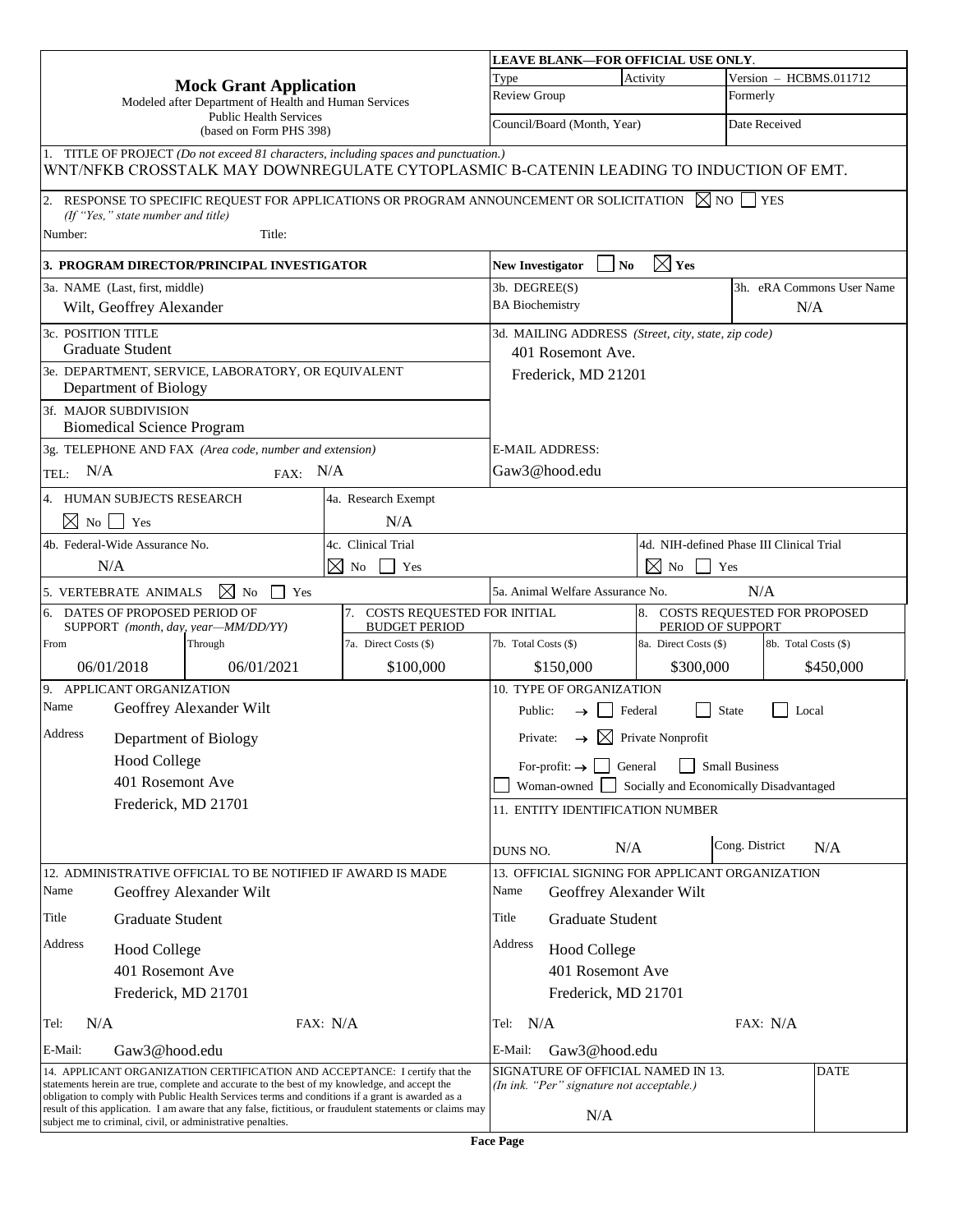PROJECT SUMMARY (See instructions): 200 word max

Molecular interactions in the cell are not bound by discrete cellular pathways; there is significant communication between the pathways leading to tightly regulated processes. The current research will examine if Wnt and NFκB pathway component interplay can stimulate endothelial to mesenchymal transition (EMT) via the cell-junction component β-catenin (*Ctnn-B*). The classical Wnt pathway utilizes *Ctnn-B* as a signaling molecule; specifically, under activated canonical Wnt signaling to induce development. Cell-cell structure is maintained through various junctions, such as adherens junctions which utilize *Ctnn-B* to connect the cytoskeleton to E-cadherin, a transmembrane protein. Recently, a novel mechanism has been proposed wherein the NFκB pathway can also be inhibited by *Ctnn-B*. To determine adverse effects of Wnt/NFκB crosstalk on EMT, a previously developed Wnt signal sensor cell line was used to demonstrate five genes with changes in expression common to both Wnt and NFκB pathways. These genes will be silenced utilizing siRNA, after which a Wnt signal will be induced and western blotting will demonstrate any adverse alterations of Wnt/NFκB signaling capable of altering expression of *Ctnn-B*. Subsequent cell motility assays will demonstrate that Wnt/NFκB pathway alteration observed from western blotting can promote EMT to prove that pathway changes ultimately impact cellular physiology.

RELEVANCE (See instructions): 60 word max

Cell division and EMT are essential to proper tissue development. Disruption of these processes contributes to tumor growth. The immune system is capable of limiting abnormal growth, however immunosuppression can lead to tumor formation. A further understanding of the interplay between the Wnt and NFκB signaling pathways, and the EMT process could reveal targets for earlier diagnosis of metastasis, leading to earlier intervention.

| <b>Project/Performance Site Primary Location</b>                                            |          |                            |           |                  |        |       |
|---------------------------------------------------------------------------------------------|----------|----------------------------|-----------|------------------|--------|-------|
| Department of Biology, Hood College<br>Organizational Name:                                 |          |                            |           |                  |        |       |
| DUNS:                                                                                       |          |                            |           |                  |        |       |
| 401 Rosemont Ave<br>Street 1:<br>Street 2:                                                  |          |                            |           |                  |        |       |
| City: Frederick                                                                             |          | County:                    | Frederick |                  | State: | MD    |
| Province:                                                                                   | Country: | <b>United States</b>       |           | Zip/Postal Code: |        | 21702 |
| Project/Performance Site Congressional Districts:                                           |          | 6th Congressional District |           |                  |        |       |
| <b>Additional Project/Performance Site Location</b>                                         |          |                            |           |                  |        |       |
| <b>QIAGEN Sciences</b><br>Organizational Name:                                              |          |                            |           |                  |        |       |
| DUNS:                                                                                       |          |                            |           |                  |        |       |
| 6951 Executive Way<br>Street 1:<br>Street 2:                                                |          |                            |           |                  |        |       |
| Frederick<br>City:                                                                          |          | County:                    | Frederick |                  | State: | MD    |
| Province:                                                                                   | Country: | <b>USA</b>                 |           | Zip/Postal Code: |        | 21703 |
| 6 <sup>th</sup> Congressional District<br>Project/Performance Site Congressional Districts: |          |                            |           |                  |        |       |
|                                                                                             |          |                            |           |                  |        |       |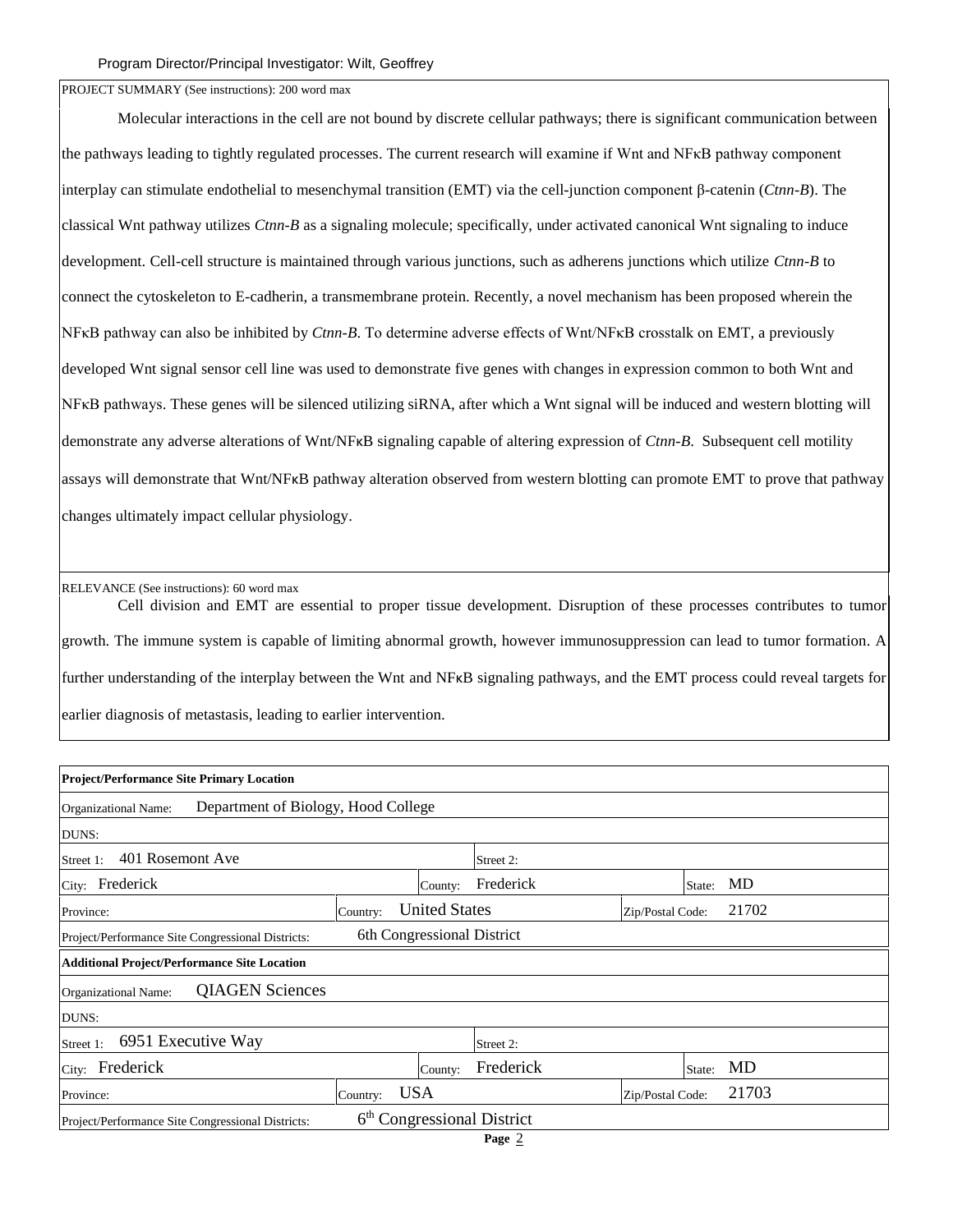## **BIOGRAPHICAL SKETCH**

Provide the following information for the key personnel and other significant contributors in the order listed on Form Page 2. Follow this format for each person. **DO NOT EXCEED FOUR PAGES.**

| <b>NAME</b><br>Geoffrey Alexander Wilt                                                                                                     |                                  | POSITION TITLE<br>Graduate Student |                                                                  |  |  |
|--------------------------------------------------------------------------------------------------------------------------------------------|----------------------------------|------------------------------------|------------------------------------------------------------------|--|--|
| eRA COMMONS USER NAME (credential, e.g., agency login)                                                                                     |                                  |                                    |                                                                  |  |  |
| EDUCATION/TRAINING (Begin with baccalaureate or other initial professional education, such as nursing, and include postdoctoral training.) |                                  |                                    |                                                                  |  |  |
| <b>INSTITUTION AND LOCATION</b>                                                                                                            | <b>DEGREE</b><br>(if applicable) | YEAR(s)                            | <b>FIELD OF STUDY</b>                                            |  |  |
| Hood College, Frederick, MD                                                                                                                | B.A.                             | 2007                               | Biochemistry                                                     |  |  |
| Hood College, Frederick, MD                                                                                                                | M.S.                             | 2018<br>(anticipated)              | Biomedical Science:<br>concentration Molecular<br><b>Biology</b> |  |  |

#### **A. Positions and Honors**

Associate Scientist II, QIAGEN Sciences

## **B. Selected peer-reviewed publications (in chronological order)**

## **C. Research Support**

**D. Selected non-peer-reviewed publications (in chronological order)** Geoffrey Wilt, Qiong Jiang, Vikram Devgan. *Cross-regulation of Wnt signaling by NFκB pathway components.*  Program# 881, Poster B1338. ASCB, 2010.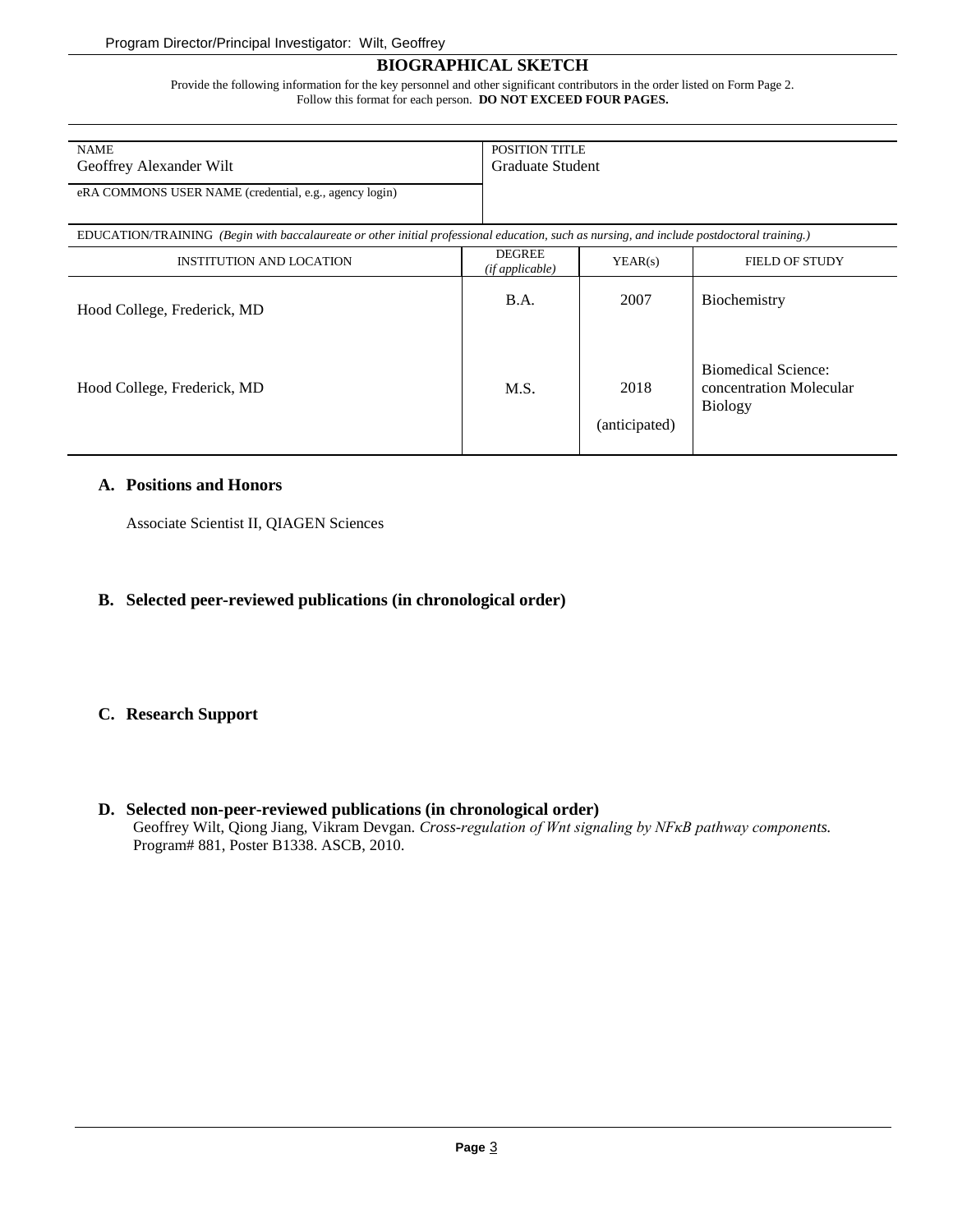capabilities, relative proximity, and extent of availability to the project. If research involving Select Agent(s) will occur at any performance site(s), the FACILITIES: Specify the facilities to be used for the conduct of the proposed research. Indicate the project/performance sites and describe capacities, pertinent biocontainment resources available at each site should be described. Under "Other," identify support services such as machine shop, electronics shop, and specify the extent to which they will be available to the project. Use continuation pages if necessary.

Laboratory:

Hood College  $OIAGEN$  Sei

| QIAGEN Sciences |  |
|-----------------|--|
|                 |  |

| Clinical: |  |  |  |
|-----------|--|--|--|
| Animal:   |  |  |  |
| Computer: |  |  |  |
| Office:   |  |  |  |
| Other:    |  |  |  |

MAJOR EQUIPMENT: List the most important equipment items already available for this project, noting the location and pertinent capabilities of each.

#### **The following major equipment is available on site:**

- Centrifuges for pelleting cell lysates
- Applied Biosystems 7900 PCR machine for RT-qPCR assays
- EnVision 2103 Multilabel Reader for Luminescence measurement
- CO<sup>2</sup> Incubators for cell culture maintenance
- Fluorescent Microscope for cell observation
- XCell SureLock™ Mini-cell and XCell II™ Blot module for western blotting gel and transfer
- Plate shakers for western blotting membrane washing
- Tecan plate reader for Fluorescence measurement

#### **The following consumables will be purchased with grant funding:**

- Antibodies (AbCam)
- Dulbecco's Modified Eagle's Media (ATCC®)
- FluoroBlok<sup>™</sup> inserts (Corning)
- Defined Fetal Bovine Serum (VWR/HyClone™)
- Dual-Luciferase® Reporter Assay System (Promega)
- siRNA assays (QIAGEN)
- HiPerfect Transfection reagent (QIAGEN)
- RNeasy Plus 96 RNA isolation kit (QIAGEN)
- RT<sup>2</sup> SYBR® Green qPCR mastermix (QIAGEN)
- RT<sup>2</sup> Profiler gene expression assays (QIAGEN)
- Protein ladders (ThermoFisher)
- NuPage™ 8% Bis-Tris gel (ThermoFisher/Invitrogen™)
- MEM Non-Essential Amino Acids (ThermoFisher/Gibco™)
- Cell culture dishes and plates (VWR)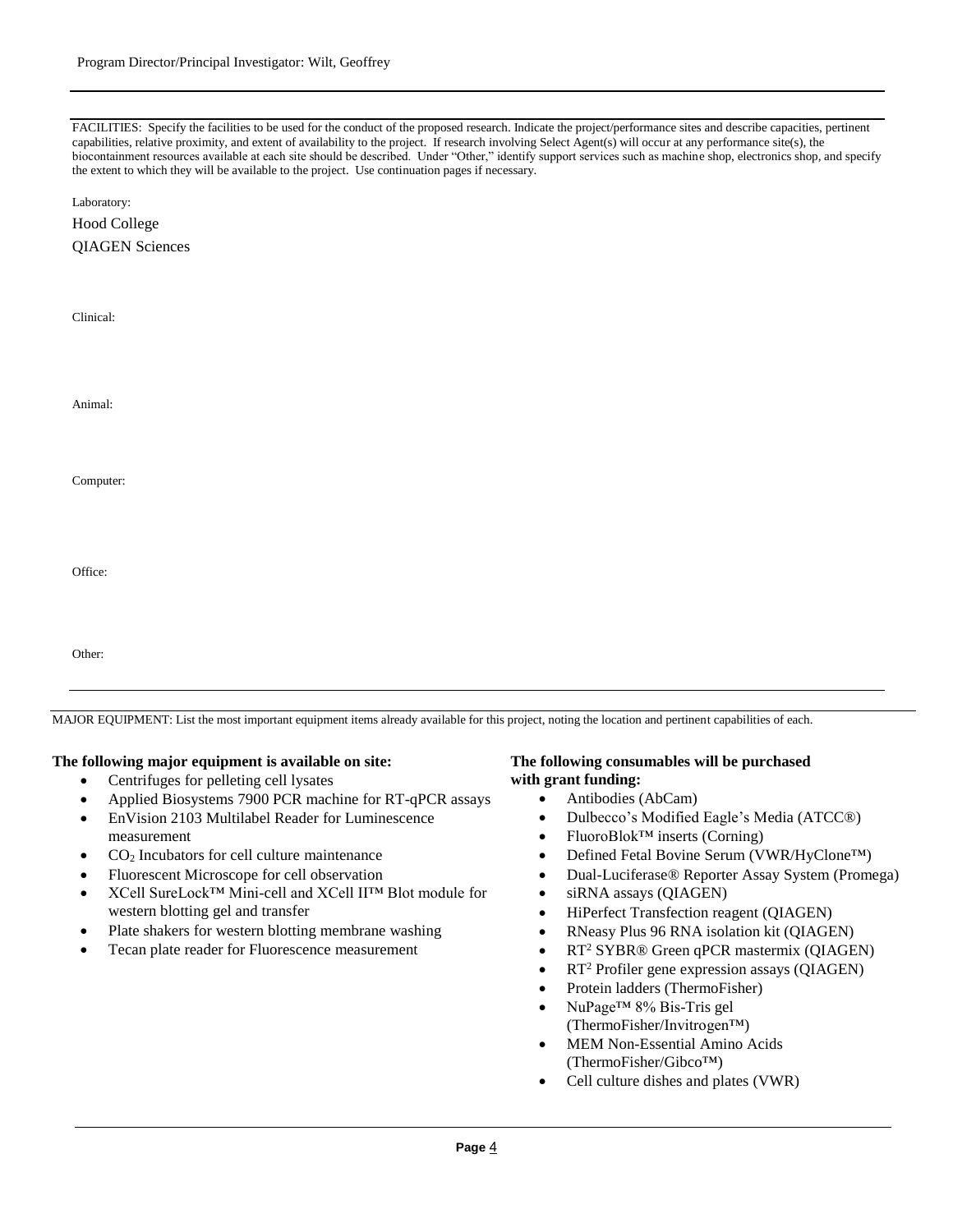## **SPECIFIC AIMS**

\_\_\_\_\_\_\_\_\_\_\_\_\_\_\_\_\_\_\_\_\_\_\_\_\_\_\_\_\_\_\_\_\_\_\_\_\_\_\_\_\_\_\_\_\_\_\_\_\_\_\_\_\_\_\_\_\_\_\_\_\_\_\_\_\_\_\_\_\_\_\_\_\_\_\_\_\_\_\_\_\_\_\_\_\_\_\_\_\_\_\_\_\_\_\_

Dismantling of adherens junctions releases β-catenin (*Ctnn-B)* from cytoskeletal structures into the cytoplasm where it participates in various cellular pathways. In classical Wingless-type MMTV integration site (*Wnt*) signaling, *Ctnn-B* plays a crucial role for regulation of gene expression relating to development. Research has suggested that *Ctnn-B* also plays a role in suppression of NFκB signaling related to immuneresponse. Careful regulation of *Ctnn-B* is needed to coordinate the Wnt and NFκB pathways in conjunction with Endothelial to Mesenchymal transition (EMT). As cell signaling is not a closed system and relies on crosstalk of multiple pathways, we hypothesize that Wnt/NFκB crosstalk can regulate cytoplasmic levels of *Ctnn-B* leading to stimulation of EMT.

# Aim 1) **To demonstrate that siRNA knockdown of any of the five gene products functioning in both Wnt and NFκB pathways deregulates** *Ctnn-B* **localization, yielding an increase in nuclear** *Ctnn-B***.**

A) Levels of mRNA will be measured after treatment of cells with pools of

siRNA designed for single gene knockdown using reverse-transcription

quantitative polymerase chain reaction assays.

B) Western blotting will assess levels of *Ctnn-B* as well as target genes in four distinct intracellular localization protein fractions after centrifugal cell fractionation of cell lysates.

# Aim 2) **To demonstrate that lower cytoplasmic levels of** *Ctnn-B* **results in stimulation of EMT leading to an increase of cell motility.**

A) Cell invasion assays will be utilized to demonstrate that gene expression

alteration is associated with an increase in cell motility.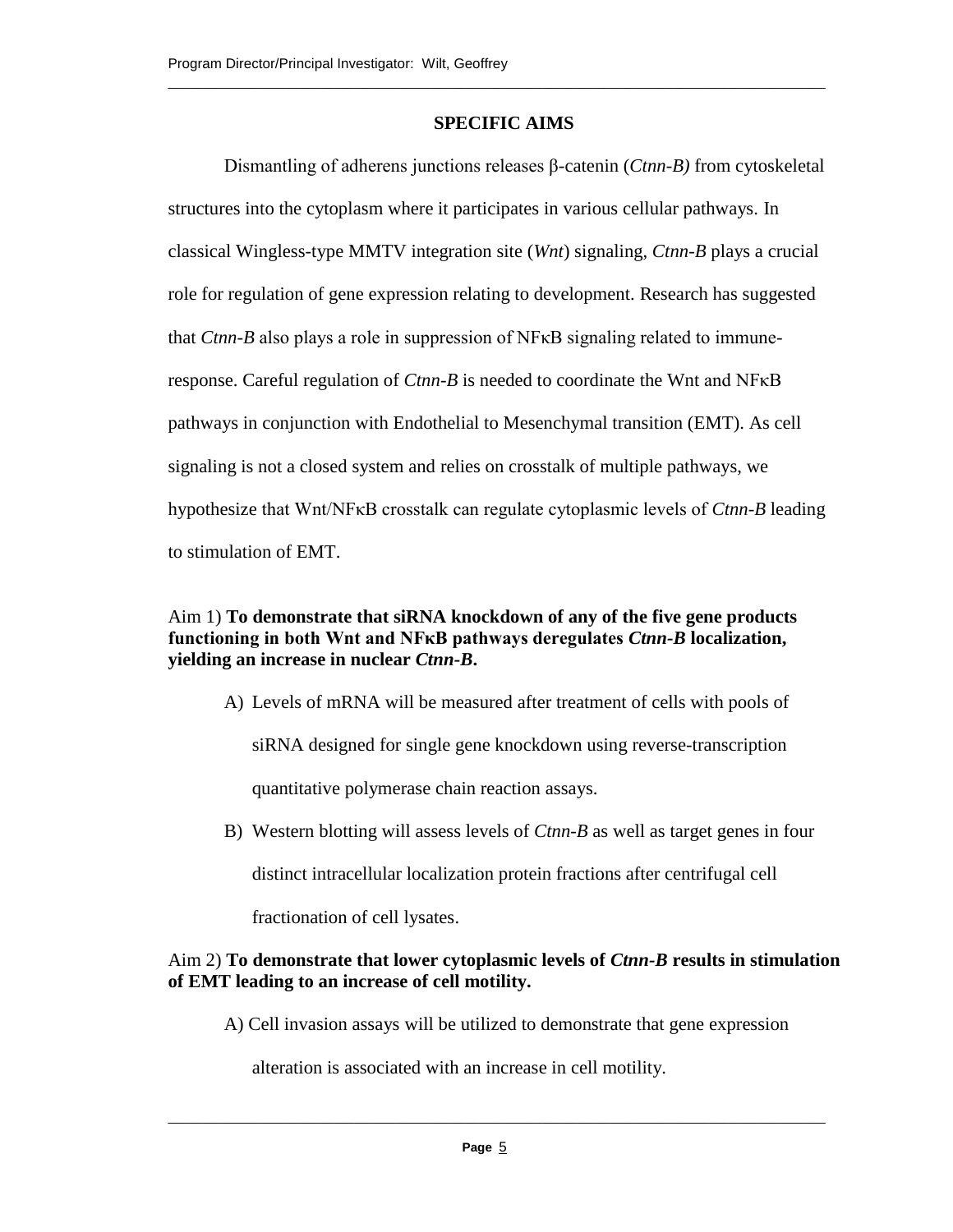## **BACKGROUND AND SIGNIFICANCE**

\_\_\_\_\_\_\_\_\_\_\_\_\_\_\_\_\_\_\_\_\_\_\_\_\_\_\_\_\_\_\_\_\_\_\_\_\_\_\_\_\_\_\_\_\_\_\_\_\_\_\_\_\_\_\_\_\_\_\_\_\_\_\_\_\_\_\_\_\_\_\_\_\_\_\_\_\_\_\_\_\_\_\_\_\_\_\_\_\_\_\_\_\_\_\_

## **Introduction**

There were nearly 230,000 new cases of breast cancer diagnosed in 2015 with approximately 40,000 deaths in the United States alone (SEER 2015). Looking at the 5 year survival rates, patients with metastatic diagnosis have a poor prognosis, with only 25% survivability. With these statistics in mind, diagnosing patients earlier, and with increased precision, could lead to improved intervention times. Regrettably, most current methods used for diagnosis only detect metastasis after it has already occurred. As with all aspects of cancer, metastasis results from perturbation of normal cellular pathways. Included among these pathway perturbations is an increase in cell growth due in part to altered Wnt pathway signaling. Research also suggests that immune suppression could allow tumors to grow and evade apoptosis (Kaler *et.al.* 2009; Khanbolooki *et.al* 2006; Krelin *et.al.* 2007; Roy *et.al.* 2017; Pai *et.al.* 2017). Following evasion of apoptosis, activation of the endothelial to mesenchymal transition (EMT) leads to the tumor cells' ability to detach from primary sites, migrate through the body, and potentially seed new tumors.

Interactions within the cell are a careful balancing act, which when altered can lead to varied disease states. This is highly evident in the case of cancer, where a multitude of changes in the cell causes unchecked growth. Hanahan and Weinberg proposed multiple universal characteristics of tumor growth, one of which is the ability of a tumor to invade surrounding tissue (2000). Invasion is assisted through a change away from an endothelial phenotype, which is closely related to tissue structure, to a more motile phenotype akin to mesenchymal cells (Howard *et.al.* 2011; Terry *et.al.* 2017).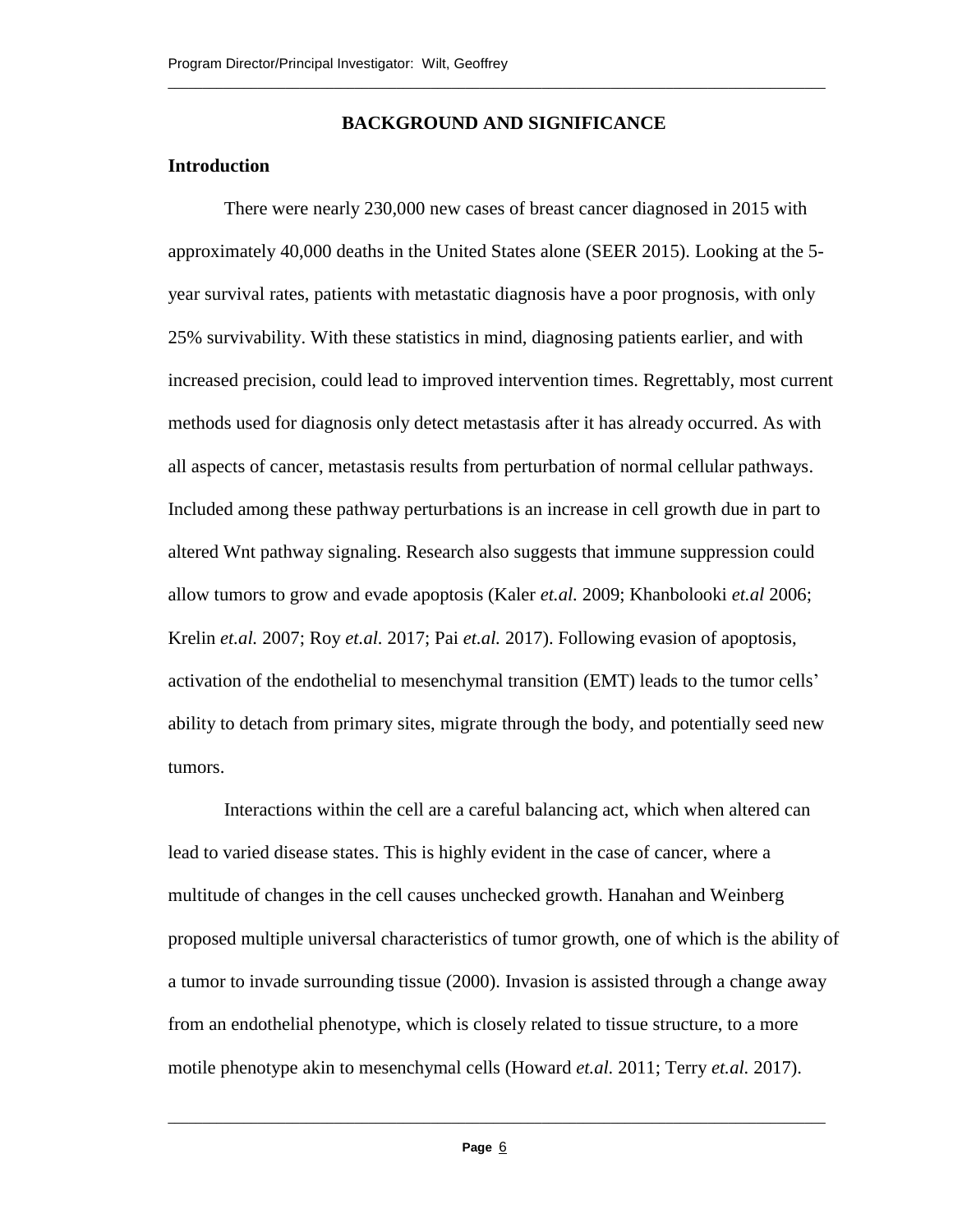These cells are capable of detaching from tissue and can differentiate into any number of specialized cells. Differentiation into specialized cells is a normal developmental process, however, it is usually tissue specific. Metastasis has been shown to involve EMT, the process through which cells detach from the primary site and become free-floating in the bloodstream and lymph system. These free-floating cells have the potential to develop into additional tumors by seeding in a different tissue.

\_\_\_\_\_\_\_\_\_\_\_\_\_\_\_\_\_\_\_\_\_\_\_\_\_\_\_\_\_\_\_\_\_\_\_\_\_\_\_\_\_\_\_\_\_\_\_\_\_\_\_\_\_\_\_\_\_\_\_\_\_\_\_\_\_\_\_\_\_\_\_\_\_\_\_\_\_\_\_\_\_\_\_\_\_\_\_\_\_\_\_\_\_\_\_

A second aspect proposed by Hanahan involves a tumor's ability to evade apoptosis through immune system suppression (2000). In recent years, the relationship between the immune system and tumor growth has been increasingly examined, leading to the growing field of immuno-oncology. This area of research focuses on the ability of the immune system to recognize and target various aspects of tumor growth (Finn 2012, Ma and Hottiger 2016). One of the key pathways in immunology is the NFκB pathway. Various interactions at the cell surface are responsible for the cells ability to recognize aberrant cells and then induce apoptosis. These aberrant cells include senescent or dead cells, and cells with abnormal growth properties, commonly referred to as neoplastic growth. In tumors, however, the immune response can be blunted allowing for neoplasia, which has the potential to develop into tumors. Another characteristic of cancer proposed by Hanahan pertains to a tumor's ability to acquire and sustain insensitivity to antigrowth signals (2000). These anti-growth signals involve either differentiation into specialized tissues, or entrance to a quiescent state, both of which curtail excess cell growth (Cadigan and Waterman 2012). Intercellular signaling relies on extracellular signaling molecules including small proteins such as cytokines. The gene products of the *Wnt* family of genes are among the most highly characterized cytokines (MacDonald and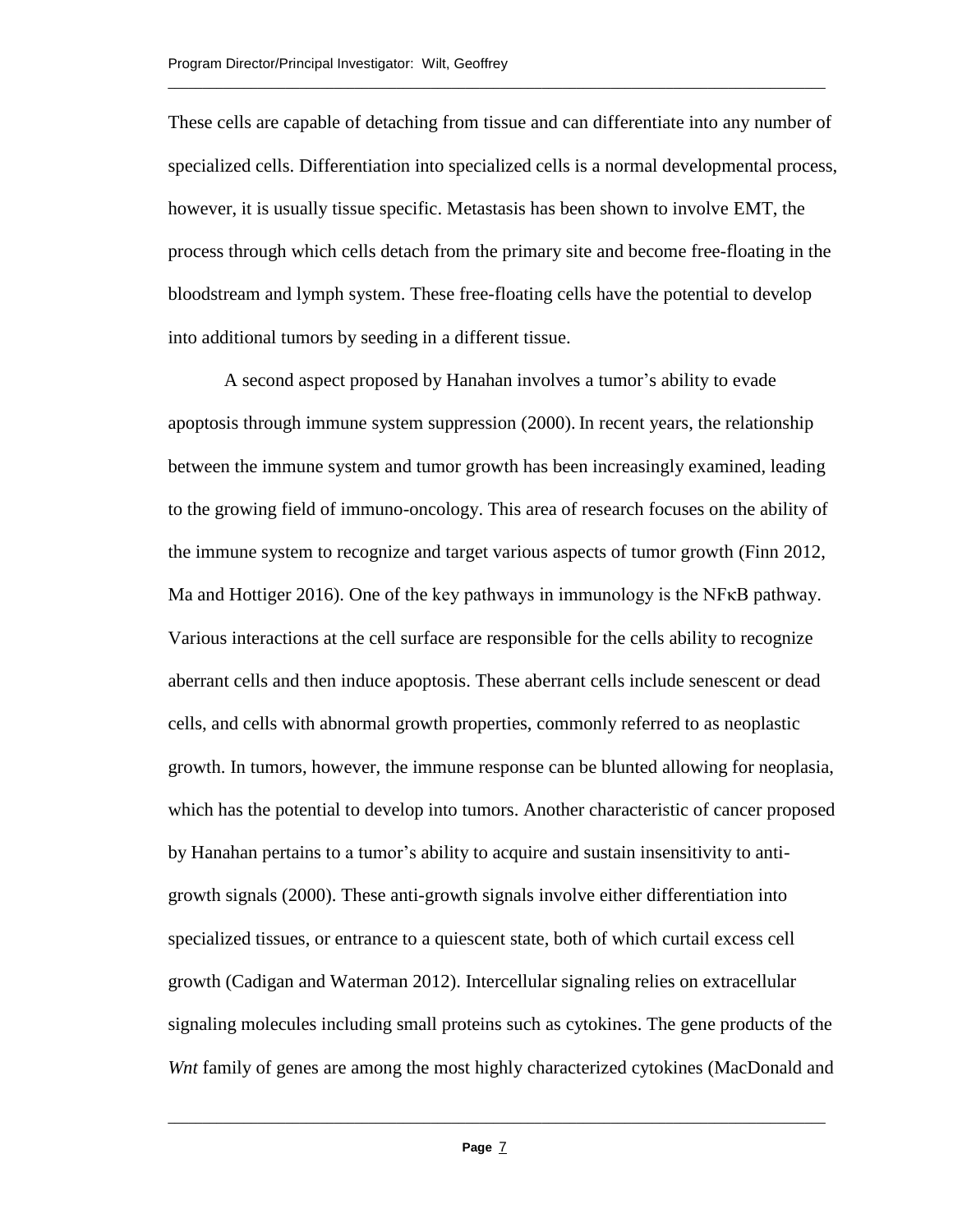He 2012; Willert and Nusse2012). The Wnt signaling pathway typically enhances cell growth or alteration of the cell-cell microenvironment to enhance tissue generation. In the off-state of the Wnt pathway, there is no external signal, leading to lower cytoplasmic levels of β-catenin (*Ctnn-B*) and no enhanced cell growth signaling. When a Wnt cytokine binds to surface receptors, however, a positive signal is received by the cell and a kinase cascade is initiated. This cascade ultimately results in an increase in cytoplasmic *Ctnn-B* leading to its translocation into the nucleus where *Ctnn-B* interacts with various transcription factors and increases gene expression for cell growth related proteins (Rao and Kϋhl 2010; Valkenberg *et.al.* 2011). In tumors, however, regulators of Wnt activity are bypassed allowing for a continuous activated signal leading to unchecked cell growth (Pećina-Šlaus 2010).

\_\_\_\_\_\_\_\_\_\_\_\_\_\_\_\_\_\_\_\_\_\_\_\_\_\_\_\_\_\_\_\_\_\_\_\_\_\_\_\_\_\_\_\_\_\_\_\_\_\_\_\_\_\_\_\_\_\_\_\_\_\_\_\_\_\_\_\_\_\_\_\_\_\_\_\_\_\_\_\_\_\_\_\_\_\_\_\_\_\_\_\_\_\_\_

#### **Mechanisms of the Wnt pathway**

Properly regulated Wnt signaling allows for wound healing, embryogenesis, and organ development, while perturbation of the Wnt pathway plays a key role in tumorigenesis (Rao and Kϋhl 2010). The Wnt pathway has three distinct signaling methods; the canonical β-catenin and non-canonical  $Ca^{2+}$  signaling pathways, and the planar cell polarity cytoskeletal regulation (Valkenburg 2011). Included in the canonical Wnt pathway are many structural proteins, cytokines, and activated genes; from Wnt signaling molecules, to transmembrane proteins of the Frizzled (*Fzd*) family proteins, as well as many cytoplasmic proteins, including *Ctnn-B*, glycogen synthase kinase-3β (*GSK3B*), axis inhibitor (*Axin*), and adenomatous polyposis coli (*APC*) (Rao and Kϋhl 2010; Willert and Nusse 2012; Cadigan and Waterman 2012).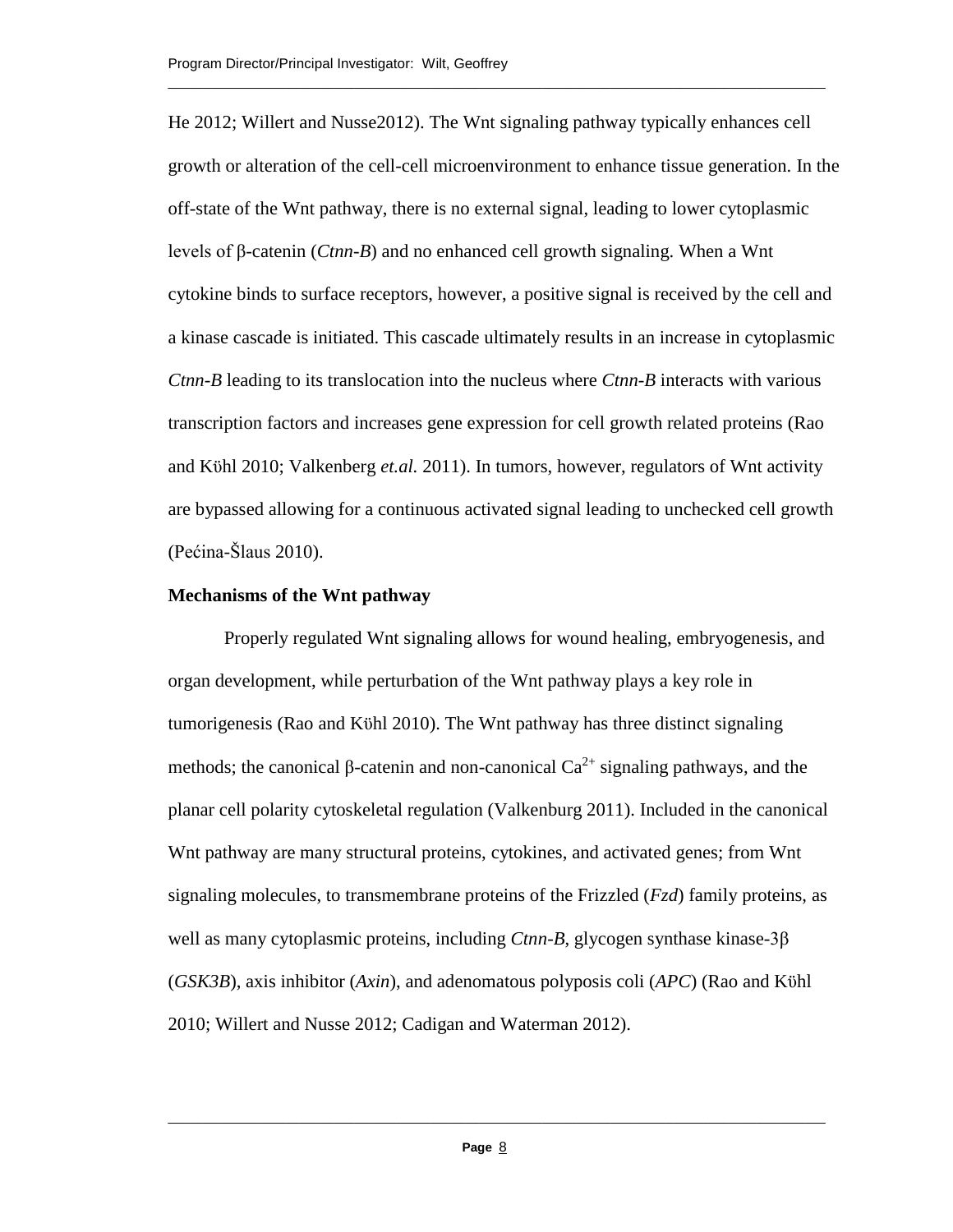Current research has found that *Ctnn-B* plays a key role in the Wnt signaling pathway. Signaling begins via the *Wnt* family of genes; in the absence of this signal, *Ctnn-B* is phosphorylated by an *Axin/APC* containing complex. *GSK3B* is also associated with this complex, which will be targeted by a Wnt signal (Espinosa *et.al.* 2003). When there is an increase in *Ctnn-B* phosphorylation, interactions with β-transducin repeat containing protein (*β-TRCP*) increase ubiquitination of *Ctnn-B* leading to its degradation (Espinosa *et.al.* 2003). In the non-activated Wnt state, most *Ctnn-B* is associated with cell-cell junctions, such as adherens junctions.

\_\_\_\_\_\_\_\_\_\_\_\_\_\_\_\_\_\_\_\_\_\_\_\_\_\_\_\_\_\_\_\_\_\_\_\_\_\_\_\_\_\_\_\_\_\_\_\_\_\_\_\_\_\_\_\_\_\_\_\_\_\_\_\_\_\_\_\_\_\_\_\_\_\_\_\_\_\_\_\_\_\_\_\_\_\_\_\_\_\_\_\_\_\_\_

In canonical Wnt signaling, a *Wnt* ligand will bind to a *Fzd* receptor leading to activation of Dishevelled (*Dsh*) genes. Activation of these genes will increase phosphorylation of *GSK3B*, leading to its inability to aid in phosphorylation of *Ctnn-B* (Rao 2010, Espinosa *et.al.* 2003). Due to this decrease in phosphorylation, *Ctnn-B* will not be targeted for degradation, leading to an increase in cytoplasmic levels. This will lead to an increase in translocation of *Ctnn-B* from the cytoplasm into the nucleus where it complexes with the DNA binding proteins T-cell factor (*TCF*) and lymphoid enhancing factor (*LEF*) (Cadigan andWaterman 2012). These transcription factors are typically associated with sequence specific promoter regions, which can influence gene expression either through an increase when the *TCF/LEF-Ctnn-B* complex is active or a decrease when the regions are not accessible. Among the genes affected by this promoter element are those involved in extracellular matrix (ECM) and cell growth, including fibronectin (*FNI*), *c-myc*, *c-jun*, and peroxisome proliferator-activated receptor-delta (*PPAR-δ*) (Weeraratna *et.al.* 2002). These genes are related to cell-growth signaling and with an increase in their activity a cell will go from a quiescent state to a growth state.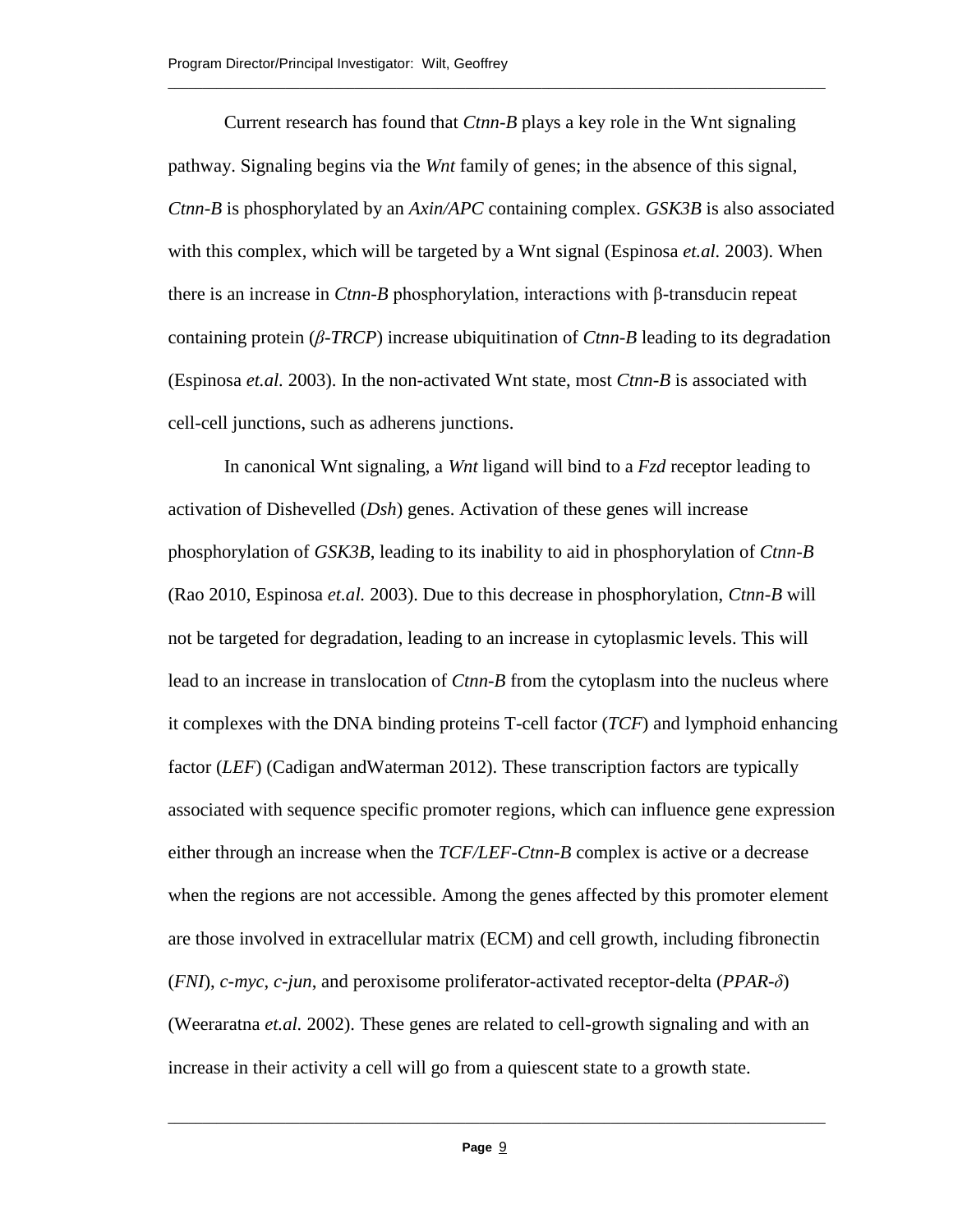## **Mechanisms of the Endothelial to Mesenchymal Transition**

Proper intercellular connections are critical for correct cell growth and development; these junctions contain transmembrane proteins which span the cell membrane and can connect to peripheral membrane proteins in the cytoplasm, thereby allowing cell-cell communication as well as interactions between the extra-cellular matrix and the cytoplasm of the cell (Kissin *et.al.* 2002). This allows cells to form an epithelial barrier between the extra-cellular matrix and the inner-tissue basement. This gradient is known as apical-basal polarity, and is a characteristic of endothelial cells (Lamouille *et.al.* 2014). Cells with this phenotype are in the lining of the intestines, or the epithelial cells of the skin; conversely, mesenchymal cells lack organized cell junctions as well as apical-basal polarity, resulting in their increased motility.

\_\_\_\_\_\_\_\_\_\_\_\_\_\_\_\_\_\_\_\_\_\_\_\_\_\_\_\_\_\_\_\_\_\_\_\_\_\_\_\_\_\_\_\_\_\_\_\_\_\_\_\_\_\_\_\_\_\_\_\_\_\_\_\_\_\_\_\_\_\_\_\_\_\_\_\_\_\_\_\_\_\_\_\_\_\_\_\_\_\_\_\_\_\_\_

Occasionally cell-cell connections can be lost through normal pathways; however, abnormal loss of these junctions is crucial for tissue invasion and metastasis. This phenotypic change, known as endothelial to mesenchymal transition and abbreviated EMT (Gordon *et.al.* 2008), consists of several different cellular functions. For example, Type I EMT is typically involved in proper development of embryos while Type II aids in proper wound healing. Type III EMT however has been determined to be closely associated with metastasis (Lamouille *et.al.* 2014).

In each of these transitions, cell growth is activated and new cells move to occupy different spaces in the tissue. For Type I and Type II, this is a normal process allowing for proper development to occur or for wounds to heal properly. With Type III transition however, cell growth continues unabated leading to tumor growth and tissue invasion. A hallmark of Type III EMT is that cells gain the ability to detach from the basement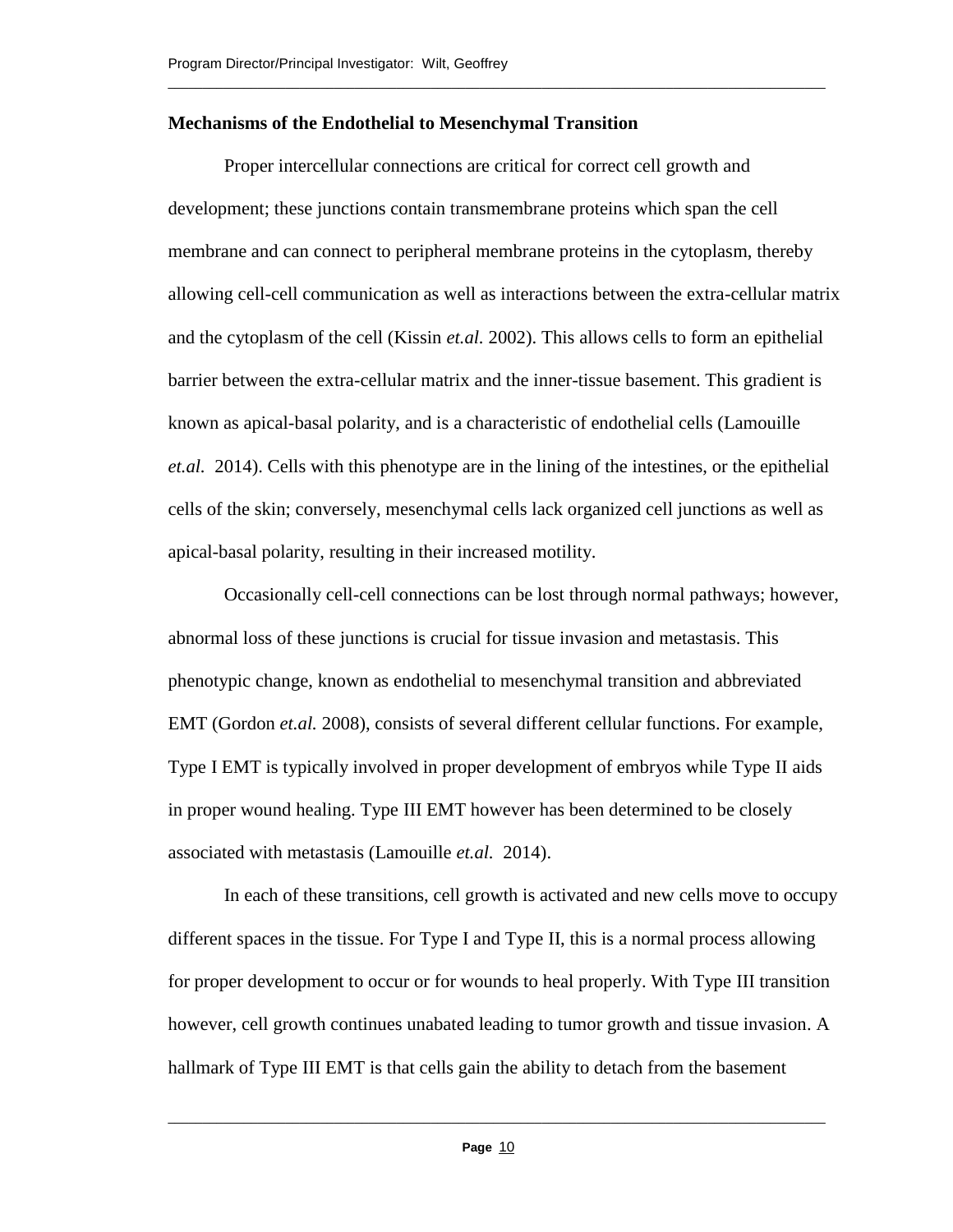membrane of the originating tissue, traversing the bloodstream and lymph system, and finally seeding itself onto a new site.

\_\_\_\_\_\_\_\_\_\_\_\_\_\_\_\_\_\_\_\_\_\_\_\_\_\_\_\_\_\_\_\_\_\_\_\_\_\_\_\_\_\_\_\_\_\_\_\_\_\_\_\_\_\_\_\_\_\_\_\_\_\_\_\_\_\_\_\_\_\_\_\_\_\_\_\_\_\_\_\_\_\_\_\_\_\_\_\_\_\_\_\_\_\_\_

In order to transition from an epithelial type into a mesenchymal type several changes must occur. Among these, gene expression must favor mesenchymal phenotype, cytoskeletal structural changes must occur, and cell-cell junctions must be lost. This is accomplished, in part, through a loss of adherens junctions cell-cell adhesion complexes (Sulzer *et.al.* 1998). Typically, these junctions form the basis of connections to the actin cytoskeleton and are comprised of the surface marker E-cadherin and *Ctnn-B*, which acts as a bridge with various other cytoplasmic proteins to connect to the cytoskeleton. During EMT, these junctions are broken down with *Ctnn-B* being targeted for degradation while E-cadherin can be returned to the cell surface or targeted for degradation (Palacios *et.al.*  2005). Not only does this allow a cell the capacity to recycle structural components to different areas of the cell, but it allows for tissues to replace apoptotic and senescent cells.

### **Mechanisms of the NFκB pathway**

One well-established component of the immune system is the NFκB signaling pathway. Originally discovered close to 30 years ago, the *NFκB* family of transcription factors is involved in several cellular functions including inflammation and programmed cell death, known as apoptosis (Dinarello 1996; Sun *et.al.* 2005; Hayden and Ghosh 2011). This family of transcription factors exhibits differential binding specificity based on the subunit combinations of hetero- and homodimers of *NFκB1*, *NFκB2*, *RelA*, *RelB*, and *c-rel* (Liou 2002). The immune system utilizes a signal cascade involving many surface receptors and cytokines to aid in distinguishing between self and non-self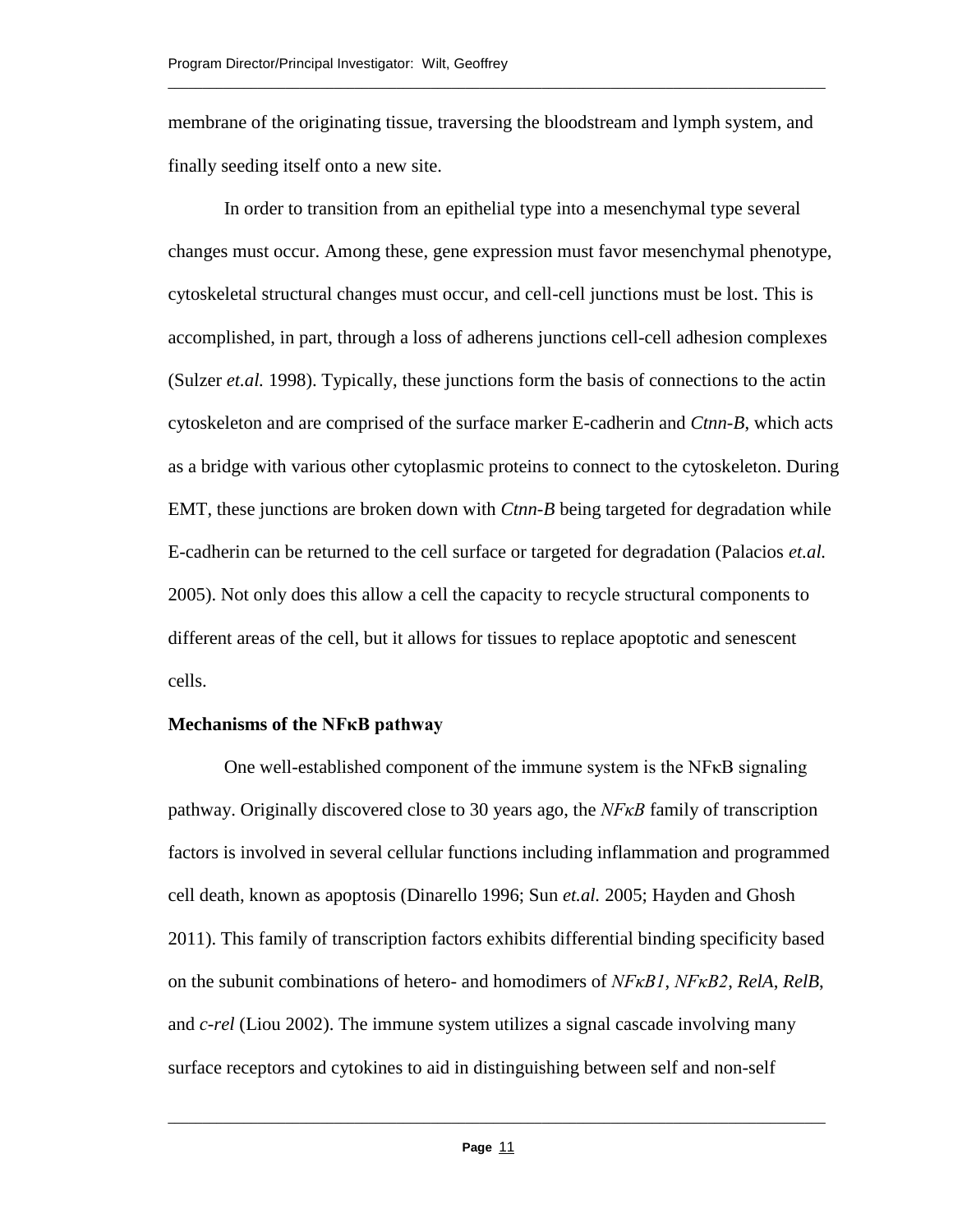material that must be targeted for degradation. One of several signaling cascades involved with the NFκB pathway is the cytokine interleukin-1β (*IL-1β*) and its associated receptor Interleukin-1 receptor, type 1 (*IL-1R1*). The *IL-1* family of cytokines is not normally expressed in healthy cells; rather it is expressed as a response to inflammatory stimuli, including tumor cells (Dinarello 1996; Spriggs *et.al.* 1990; Rajasekhar *et.al.*  2011).

\_\_\_\_\_\_\_\_\_\_\_\_\_\_\_\_\_\_\_\_\_\_\_\_\_\_\_\_\_\_\_\_\_\_\_\_\_\_\_\_\_\_\_\_\_\_\_\_\_\_\_\_\_\_\_\_\_\_\_\_\_\_\_\_\_\_\_\_\_\_\_\_\_\_\_\_\_\_\_\_\_\_\_\_\_\_\_\_\_\_\_\_\_\_\_

Activation of an NFKB signal is accomplished via various cascades initiated by extracellular signals; the two most potent signals being Tumor Necrosis Factor (*TNF*) and *IL-1* (Spriggs *et.al.* 1990; Pomerantz and Baltimore 2002). In order to prevent unregulated transcriptional activity, the *NFκB* family dimers are sequestered in the cytoplasm via a family of seven inhibitors, *IκBα*, *IκBβ*, *IκBγ*, *IκBε*, *BCL3*, *p100*, and *p105*. These inhibitors bind via non-covalent interactions and as such can be affected by phosphorylation (Sun 2012). When a cytokine binds to its associated receptor, such as *TNF* binding to Tumor Necrosis Factor receptor super-family member 10A (*TNFRSF10A*), otherwise known as Death Receptor 4 (*DR4*), or such as IL-1 to Interleukin-1 receptor (*IL-1R1*), signal transduction kinases are activated leading to phosphorylation of *IκB* members (Liou 2002).

Upon phosphorylation, the inhibitors dissociate from the *NFkB* dimer allowing its translocation into the nucleus where the dimer acts on specific sequences to increase transcription. This increases expression of apoptosis and immune response genes. Interestingly, one currently known transcriptional target also includes Cyclin-D1 (*CCND1)*, which is a key regulator of the G1 cell cycle control point, resulting in an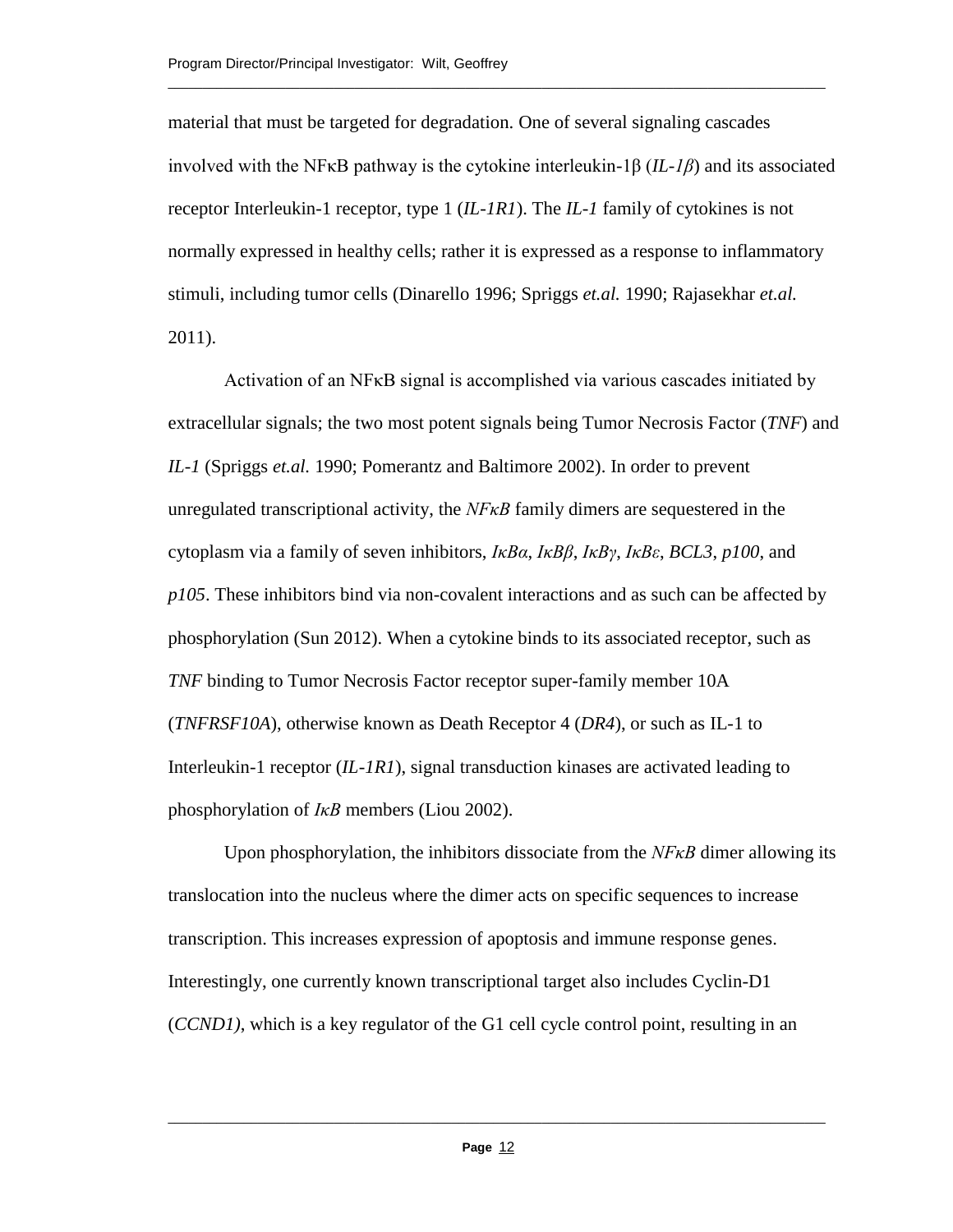increase of cell growth (Hinz *et.al.* 2007) and showing that signal cascades affect multiple signal pathways.

\_\_\_\_\_\_\_\_\_\_\_\_\_\_\_\_\_\_\_\_\_\_\_\_\_\_\_\_\_\_\_\_\_\_\_\_\_\_\_\_\_\_\_\_\_\_\_\_\_\_\_\_\_\_\_\_\_\_\_\_\_\_\_\_\_\_\_\_\_\_\_\_\_\_\_\_\_\_\_\_\_\_\_\_\_\_\_\_\_\_\_\_\_\_\_

#### **Pathway crosstalk**

In the tumor microenvironment, it was determined that *IL-1β* was required for inactivation of *GSK3β*. While *GSK3β* is active, *Ctnn-B* in the cytoplasm is phosphorylated, which leads to destabilization and is then targeted for ubiquitination and degradation (Rao 2010). Phosphorylation of *GSK3β* via *AKT* however leads to dissociation of *GSK3βB* from *Ctnn-B* complex leading to a different conformation of *Ctnn-B* that is typically translocated to the nucleus where it interacts with various transcription factors. Among these transcription factors are the T-cell factor/lymphoid enhancer-binding factor (*TCF/LEF*) family, which increase gene expression of *Wnt* and other cell cycle related genes (Katoh and Katoh 2009). This creates a feedback loop in the Wnt pathway that promotes tumor growth.

Recently discovered, though not completely understood, is the ability of various cancers to not only suppress the immune system, but also to make it operate in their favor (Finn 2012, Linde *et.al.* 2018). To accomplish this, the tumor microenvironment is typically altered to favor growth and evade the macrophages of the immune system. Macrophages, a subset of white blood cells, present various antigens on their cell surface which interact with the NF<sub>KB</sub> pathway as part of the immune response. Research by Pawan Kaler has shown that NFκB activity, specifically activation of *PDK1* and *AKT*, in macrophages was required to inhibit *GSK3β* thereby increasing Wnt activity (2009). Prosurvival has also been shown possible through *RelB/p50* components of the NFκB pathway (Roy *et.al.* 2017)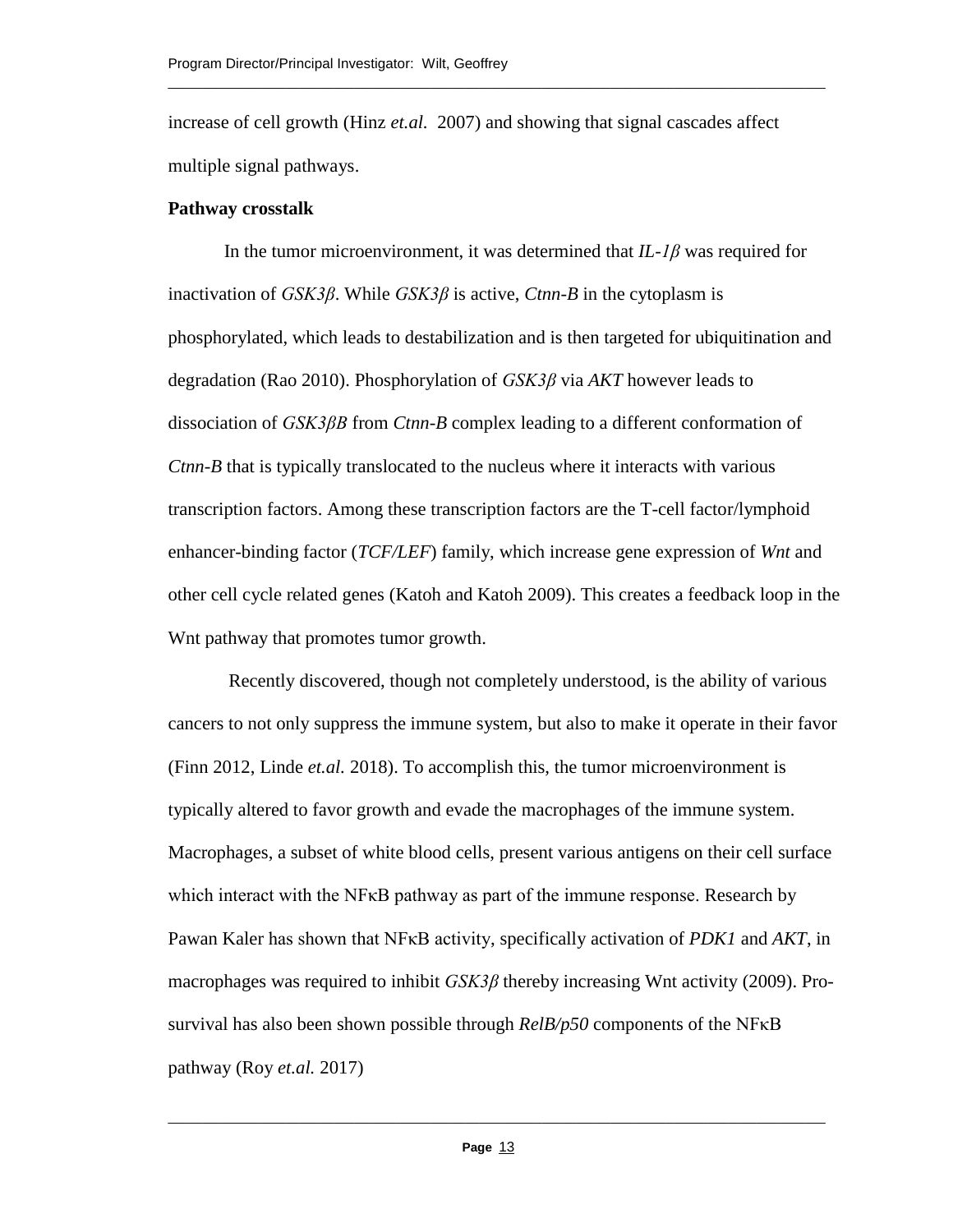Cellular pathways are not strictly closed circuits however, and a significant amount of crosstalk occurs in the cell between all of its many components. The NFκB signaling pathway has significant communication with the Wnt signaling pathway (Kaler *et.al.* 2009; Naskar *et.al.* 2014). As with NFκB signaling pathway, the Wnt signaling pathway is also involved with many cellular functions, chief among them as proper differentiation and development. One of the key components in canonical Wnt signaling is the ligand *Ctnn-B*. This ligand plays a dual role in canonical Wnt signaling; when stable, it is transported to the nucleus to stimulate the *TCF4/LEF* transcription factors for gene expression, however in the cytoplasm it is typically degraded or involved with intercellular junctions (Howard *et.al.* 2011). With unaltered Wnt signaling, cells undergo development however, when this pathway is altered, growth proceeds unhindered, which is a contributing factor in cancer.

\_\_\_\_\_\_\_\_\_\_\_\_\_\_\_\_\_\_\_\_\_\_\_\_\_\_\_\_\_\_\_\_\_\_\_\_\_\_\_\_\_\_\_\_\_\_\_\_\_\_\_\_\_\_\_\_\_\_\_\_\_\_\_\_\_\_\_\_\_\_\_\_\_\_\_\_\_\_\_\_\_\_\_\_\_\_\_\_\_\_\_\_\_\_\_

E-cadherin links *DR4* to the cytoskeleton allowing for suppression of apoptosis through high expression of E-cadherin (Lu *et.al.* 2014). Epithelial cancer cells have greater sensitivity to *DR4/DR5* mediated apoptosis. As E-cadherin is lost, sensitivity is decreased leading to greater suppression of apoptosis. EMT is partially mediated through a loss of E-cadherin and recycling of Ctnn-B (Orsulic *et.al.* 1999; Kam and Quaranta 2009; Zheng *et.al.* 2011).

Beta-catenin has been shown to bind with *NFκB* dimers (Deng *et.al.* 2002). This leads to a reduction in DNA binding ability of *NFκB*, and lower gene expression of *NFκB* target genes, yielding a blunted immune response and suppression of apoptosis.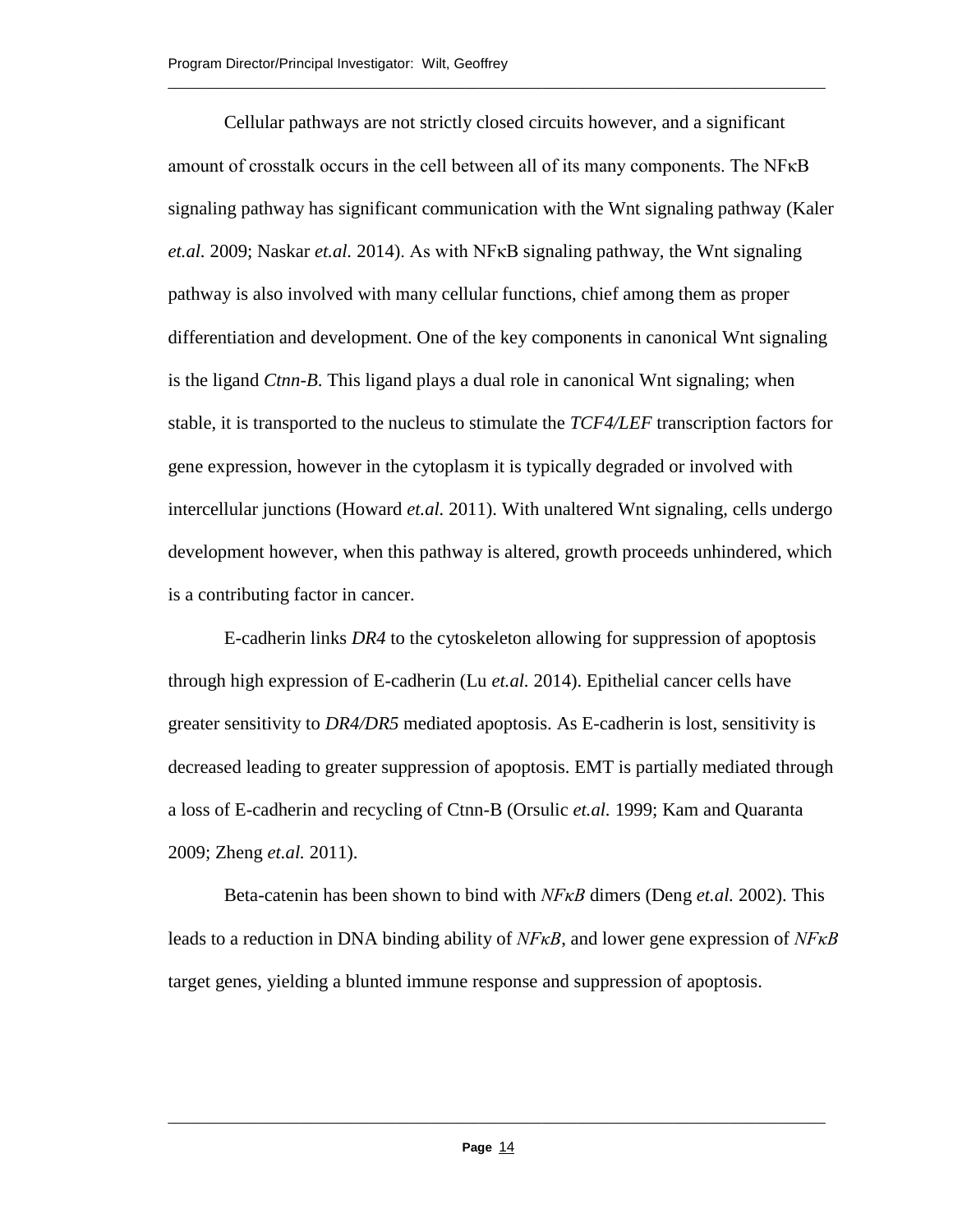## **Rationale**

Gene expression is controlled through several checkpoints; DNA transcription, mRNA translation, post-translational protein modification. The cell environment is a highly complex system with many signaling cascades functioning in concert to control cell growth and development. *Ctnn-B* has been shown to have an active role in several pathways and so we propose to determine whether the cross-talk between multiple pathways can increase EMT activity through modulation of *Ctnn-B*. This would facilitate immuno-oncology through the identification of surface receptors or internal components to target for early metastatic detection.

\_\_\_\_\_\_\_\_\_\_\_\_\_\_\_\_\_\_\_\_\_\_\_\_\_\_\_\_\_\_\_\_\_\_\_\_\_\_\_\_\_\_\_\_\_\_\_\_\_\_\_\_\_\_\_\_\_\_\_\_\_\_\_\_\_\_\_\_\_\_\_\_\_\_\_\_\_\_\_\_\_\_\_\_\_\_\_\_\_\_\_\_\_\_\_

The immune system receptors are anchored on the cell surface and interact directly with the extracellular matrix. Cytoskeletal structure links the cytoplasm to the cell surface and also forms cell-cell junctions required for tissue integrity. *Ctnn-B* is a known component of the cytoskeletal structure, plays a key role in development through gene regulation, and has also been shown to potentially regulate NFκB signaling; therefore, it must be highly regulated. Wnt and NFκB pathways are known to regulate each other; it is possible that this regulation can also impact cytoskeletal regulation through *Ctnn-B* thereby potentially altering EMT.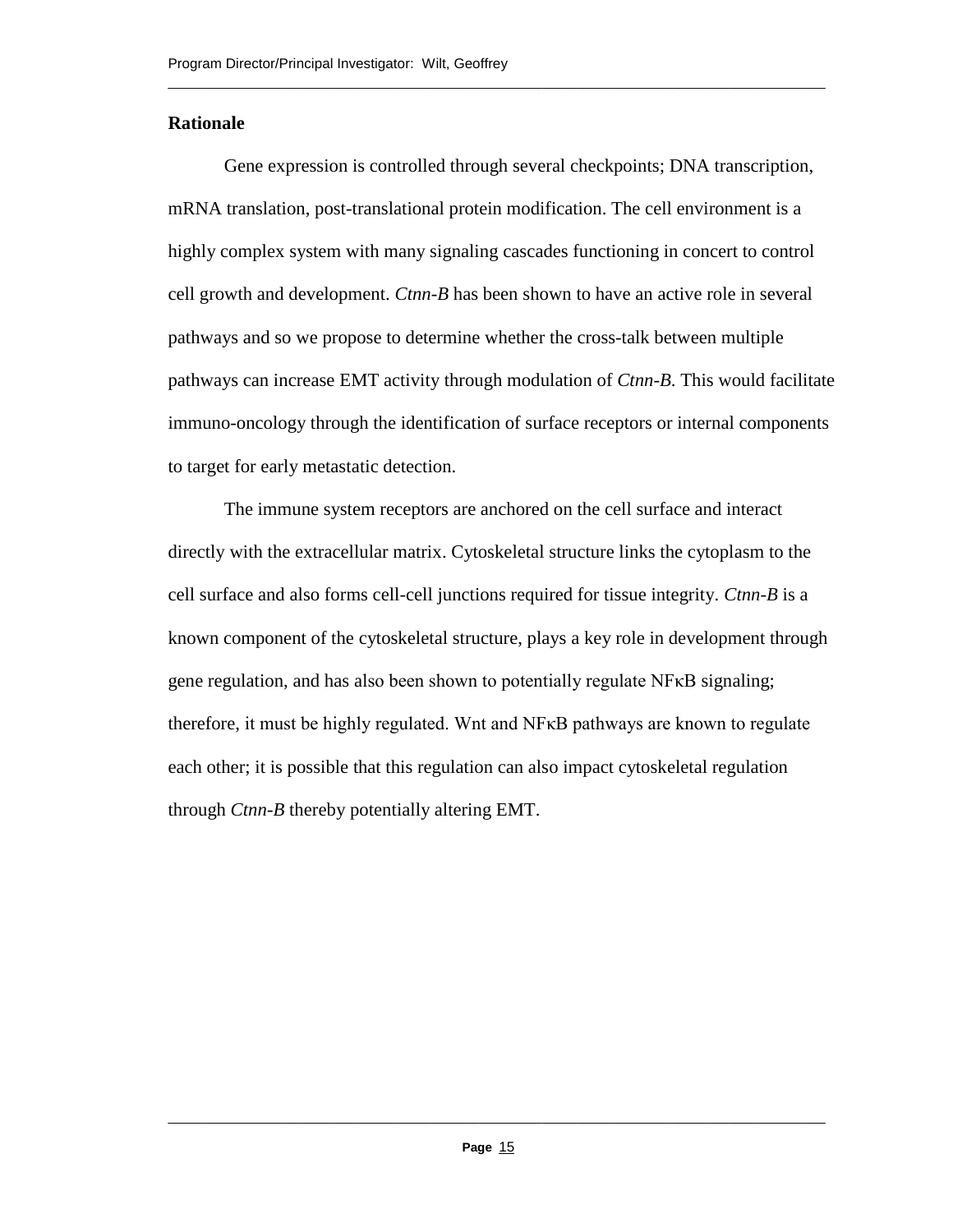### **PRELIMINARY REPORT / PROGRESS REPORT**

\_\_\_\_\_\_\_\_\_\_\_\_\_\_\_\_\_\_\_\_\_\_\_\_\_\_\_\_\_\_\_\_\_\_\_\_\_\_\_\_\_\_\_\_\_\_\_\_\_\_\_\_\_\_\_\_\_\_\_\_\_\_\_\_\_\_\_\_\_\_\_\_\_\_\_\_\_\_\_\_\_\_\_\_\_\_\_\_\_\_\_\_\_\_\_

Previously, we demonstrated that sensor signal cell lines with luminescent output can be produced to exhibit cross-talk between cellular pathways. Our preliminary data shows that by using siRNA targeted for NFκB components, Table 1, in a Wnt signal sensor line in HEK293 cells, followed by a lithium chloride treatment to stimulate a Wnt signal, luminescence is altered. Negative regulation is indicated by green bars displaying at least 2x fold increase in luminescence, positive regulation is indicated by red bars displaying at least 0.14x decrease in luminescence, and no change as indicated by blue bars. Genes found to modulate this luminescence are the adaptor protein Fas-associated death domain (*FADD*), the surface receptor Tumor Necrosis Factor Receptor superfamily member 10A (*TNFRSF10A/DR4*), and RAC-alpha serine/threonine-protein kinase (*Akt1*), which appear to be negative-regulators of Wnt activity as well as *RelA* and *TLR1*, possible positive-regulators of Wnt activity, as shown in Figure 1 (Wilt *et.al.* 2010).



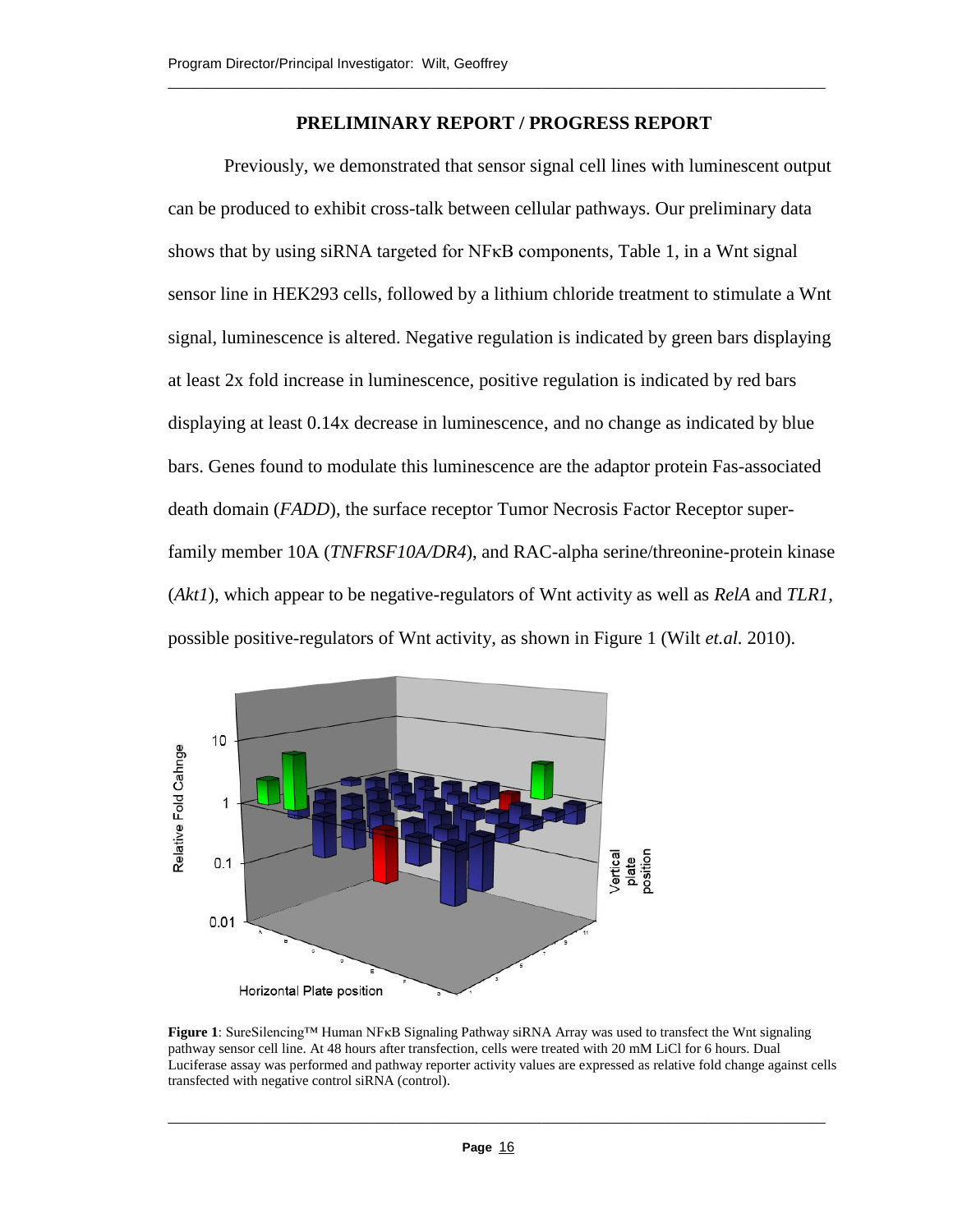|   |                  | 2                | 3                 | 4               | 5            | 6                              |              | 8                 | 9                              | 10                | 11        | 12           |
|---|------------------|------------------|-------------------|-----------------|--------------|--------------------------------|--------------|-------------------|--------------------------------|-------------------|-----------|--------------|
| A | AKT1             | AKT <sub>1</sub> | BCL <sub>10</sub> | <b>BCL10</b>    | NFKB1        | NF <sub>K</sub> B <sub>1</sub> | CD40         | CD40              | <b>CHUK</b>                    | <b>CHUK</b>       | ELK1      | ELK1         |
| B | <b>FADD</b>      | <b>FADD</b>      | <b>IKBKB</b>      | <b>IKBKB</b>    | <b>IKBKE</b> | <b>IKBKE</b>                   | <b>IKBKG</b> | <b>IKBKG</b>      | IL1R1                          | IL1R1             | IRAK1     | IRAK1        |
| C | IRAK2            | IRAK2            | LTBR              | <b>LTBR</b>     | MALT1        | MALT1                          | MAP3K1       | MAP3K1            | <b>NFKBIB</b>                  | <b>NFKBIB</b>     | МАРЗКЗ    | MAP3K3       |
| D | MAP3K7           | MAP3K7           | MYD88             | MYD88           | NFKB1A       | NFKB1A                         | PIK3CG       | PIK3CG            | <b>PRKCQ</b>                   | <b>PRKCQ</b>      | EGF4      | EGF4         |
| Е | <b>RELA</b>      | <b>RELA</b>      | <b>RELB</b>       | <b>RELB</b>     | RIPK1        | RIPK1                          | <b>TICAM</b> | <b>TICAM</b>      | <b>TICAM2</b>                  | <b>TICAM2</b>     | TLR1      | TLR1         |
| F | TLR <sub>2</sub> | TLR <sub>2</sub> | TLR3              | TLR3            | TLR4         | TLR4                           | IGF1R        | IGF <sub>1R</sub> | NF <sub>K</sub> B <sub>2</sub> | NF <sub>KB2</sub> | TNFRSF10A | TNFRSF10A    |
| G | TNFRSF10B        | TNFRSF10B        | <b>TNFRSF1A</b>   | <b>TNFRSF1A</b> | <b>TRADD</b> | <b>TRADD</b>                   | <b>TRAF2</b> | TRAF2             | TRAF3                          | TRAF3             | TRAF6     | <b>TRAF6</b> |
| н | <b>NEG</b>       | <b>NEG</b>       | <b>NEG</b>        | <b>NEG</b>      | <b>NOR</b>   | <b>NOR</b>                     | <b>NOR</b>   | <b>NOR</b>        | TEC                            | TEC               | NOC       | <b>NOC</b>   |

Table 1. Array Layout: Human NFKB Signaling Pathway siRNA array

The SureSilencing™ Human NFKB Signaling Pathway siRNA Array was used to analyze the regulation of intracellular Wnt signaling activity by NFKB pathway components. The siRNA array contains duplicate wells of siRNA pairs for 42 different genes specific to the NFKB pathway plus controls.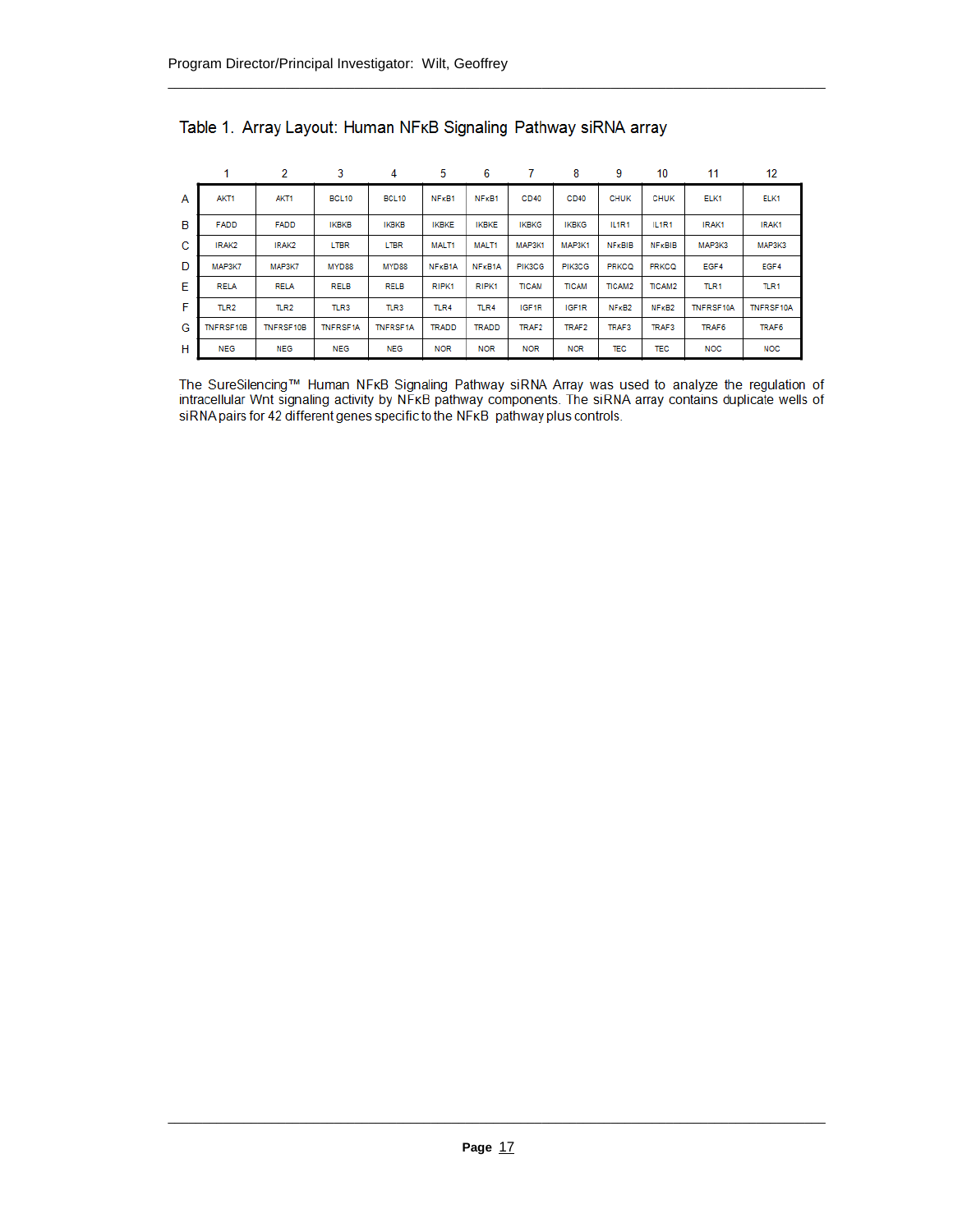# **RESEARCH DESIGN / METHODS**

\_\_\_\_\_\_\_\_\_\_\_\_\_\_\_\_\_\_\_\_\_\_\_\_\_\_\_\_\_\_\_\_\_\_\_\_\_\_\_\_\_\_\_\_\_\_\_\_\_\_\_\_\_\_\_\_\_\_\_\_\_\_\_\_\_\_\_\_\_\_\_\_\_\_\_\_\_\_\_\_\_\_\_\_\_\_\_\_\_\_\_\_\_\_\_

Metastasis results from deregulation of several pathways including Wnt and

EMT. The immune system is capable of recognizing these aberrant cells, however can be

deregulated thereby resulting in a tumor's ability to evade apoptosis, the first stage of

metastasis. There is significant crosstalk between pathways and so the current study aims

to demonstrate Wnt/NFκB pathway crosstalk is capable of altering β-catenin levels

sufficiently to up-regulate EMT.

Aim 1) **To demonstrate that siRNA knockdown of any of the five gene products functioning in both Wnt and NFκB pathways deregulates β-catenin localization, yielding an increase in nuclear β-catenin.**



**Figure 2**: Overview of design for Aim 1.

Previously, we have demonstrated that gene products in Table 2 contribute to crosstalk between the Wnt and NFκB signaling pathways (Wilt *et.al.* 2010). Using siRNA, gene expression of these genes will be knocked down resulting in alteration of Wnt and NF<sub>K</sub>B pathway crosstalk. Sensor signal cells will be subjected to a pool of siRNA for each gene, commercially-available through QIAGEN, to ensure complete knockdown of target genes. Each pool is composed of four preselected siRNAs for a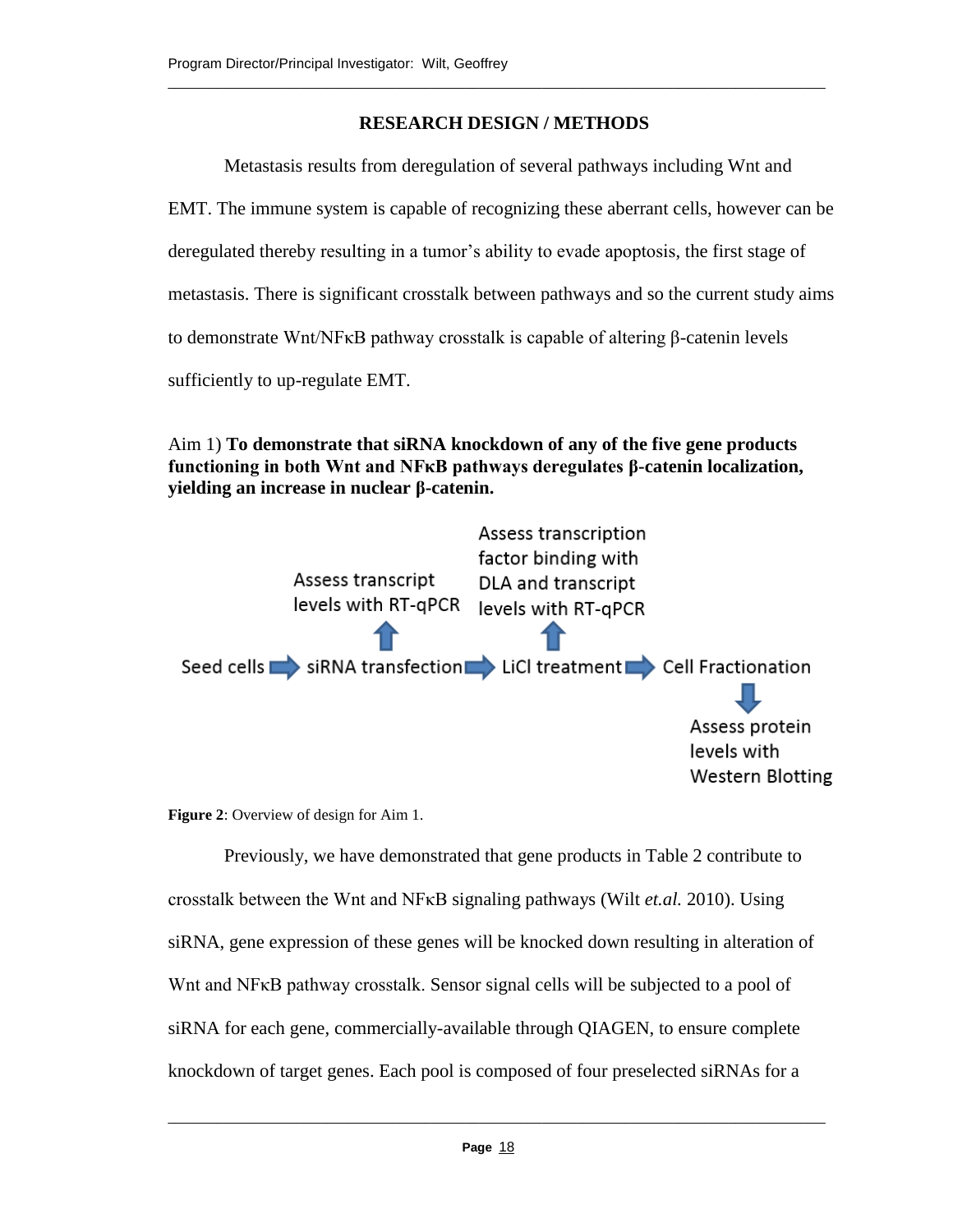target gene in order to ensure complete knockdown. Previously generated signal sensor cells (Wilt *et.al.* 2010) will then be treated with lithium chloride (LiCl) to stimulate a Wnt signal (Klein) and a dual luciferase assay will be performed to confirm successful knockdown. Verification of siRNA knockdown and the RNA level will then be

\_\_\_\_\_\_\_\_\_\_\_\_\_\_\_\_\_\_\_\_\_\_\_\_\_\_\_\_\_\_\_\_\_\_\_\_\_\_\_\_\_\_\_\_\_\_\_\_\_\_\_\_\_\_\_\_\_\_\_\_\_\_\_\_\_\_\_\_\_\_\_\_\_\_\_\_\_\_\_\_\_\_\_\_\_\_\_\_\_\_\_\_\_\_\_

| <b>Table 2:</b> Target genes for siRNA knockdown           |           |             |                                                                 |  |  |  |
|------------------------------------------------------------|-----------|-------------|-----------------------------------------------------------------|--|--|--|
| <b>RefSeqID</b><br><b>Description</b><br>UnigeneID<br>Gene |           |             |                                                                 |  |  |  |
| Hs.525622                                                  | NM 005163 | AKTI        | V-akt murine thymoma viral oncogene homolog 1                   |  |  |  |
| Hs.86131                                                   | NM 003824 | <b>FADD</b> | Fas (TNFRSF6)-associated via death domain                       |  |  |  |
| Hs.502875                                                  | NM 021975 | <b>RELA</b> | V-rel reticuloendotheliosis viral oncogene homolog A<br>(avian) |  |  |  |
| Hs.654532                                                  | NM 003263 | TLR1        | Toll-like Receptor 1                                            |  |  |  |
| $H_6$ , $501024$                                           | MM 002044 | TMEDCE104   | Tumor pequesta fector receptor super family member 10e          |  |  |  |

Hs.591834 NM\_003844 *TNFRSF10A* Tumor necrosis factor receptor super-family, member 10a Previously determined gene crosstalk between WNT and NFκB pathways to be utilized in gene knockdown to determine alteration of localization of β-catenin.

performed via commercially available reverse transcription quantitative polymerase chain reaction (RT-qPCR) assays from QIAGEN which operate based on the double-strand DNA (dsDNA) binding dye SYBR® Green. Immuno-blotting after isolation of intracellular protein fractions of siRNA treated and LiCl treated Wnt signal sensor cells will demonstrate that altered Wnt/NF<sub>KB</sub> crosstalk leads to increased degradation and altered localization of β-catenin.

Wnt signal sensor cells will be maintained in DMEM media supplemented with 10% Fetal Bovine Serum (FBS) and 1X Non-Essential Amino Acids (NEAA) in a 5%  $CO<sub>2</sub>$  environment at 37 $\degree$ C. By transfecting these cells with siRNA, knockdown of gene expression will occur as mRNA levels of specific genes are decreased, ultimately yielding a change in pathway activity.

Conditions of optimal siRNA knockdown will be determined including concentration of siRNA as well as time of siRNA treatment. QIAGEN recommended guidelines indicate that  $2x10^4$  cells should be seeded per well in a 96-well plate and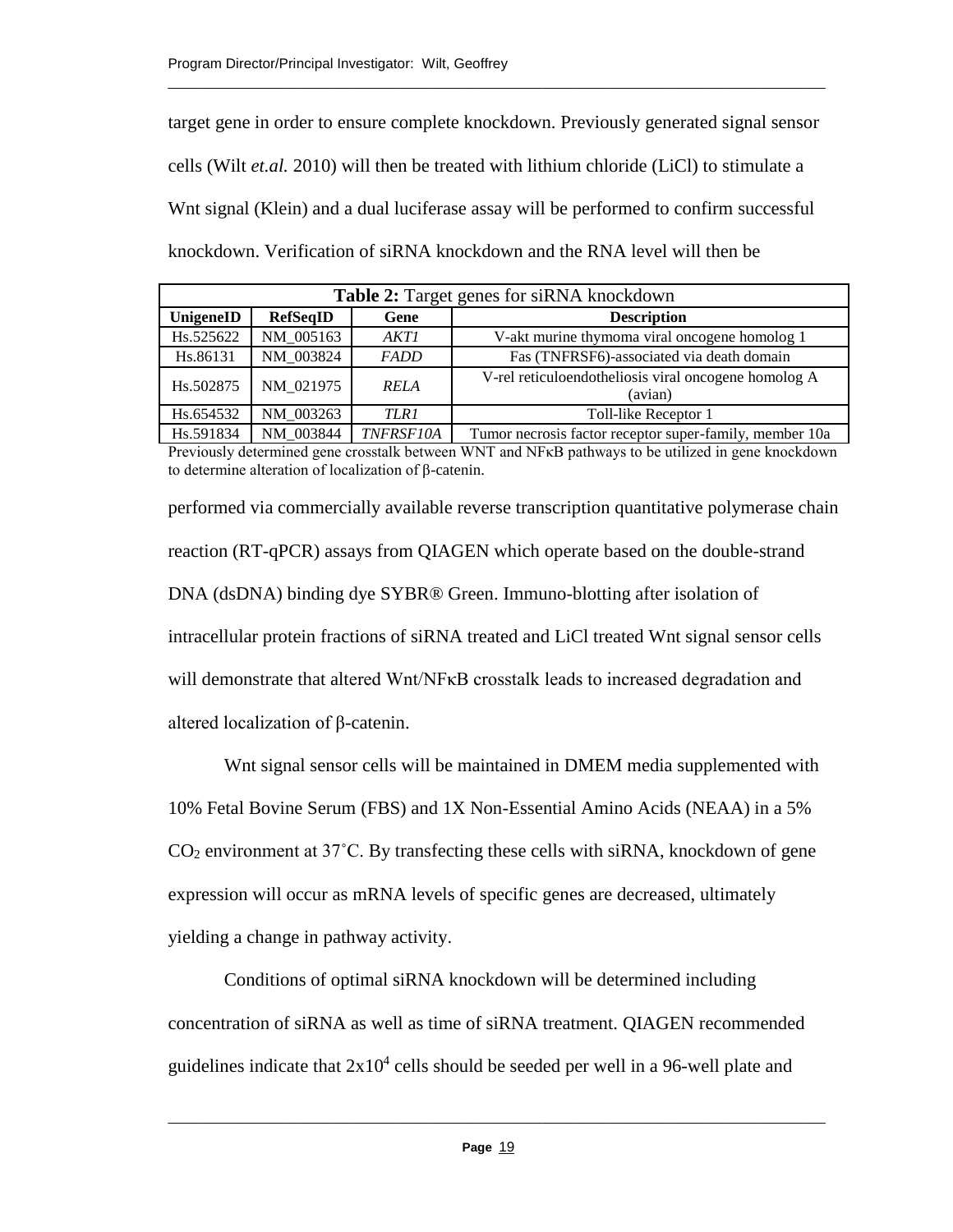subjected to 48-hour transfection of siRNA at 25nM concentration. These concentrations will be included in optimization.

\_\_\_\_\_\_\_\_\_\_\_\_\_\_\_\_\_\_\_\_\_\_\_\_\_\_\_\_\_\_\_\_\_\_\_\_\_\_\_\_\_\_\_\_\_\_\_\_\_\_\_\_\_\_\_\_\_\_\_\_\_\_\_\_\_\_\_\_\_\_\_\_\_\_\_\_\_\_\_\_\_\_\_\_\_\_\_\_\_\_\_\_\_\_\_

Optimization study for siRNA conditions will be tested in nine separate 96-well plates and each condition run in triplicate. Each plate will include 5nM, 10nM, 25nM, and 50nM siRNA. Plate 1-3 will be treated for 24 hours, plate 4-6 treated for 48 hours, and plate 7-9 treated for 72 hours. Controls will include no siRNA mock transfection as negative control, and QIAGEN AllStars Hs Cell death control siRNA as positive control for transfection efficiency. Final sample count is shown in Table 3.

| <b>Table 3:</b> Samples for siRNA optimization per plate |                  |  |  |  |
|----------------------------------------------------------|------------------|--|--|--|
| Sample name                                              | Sample type      |  |  |  |
| AllStars Hs Cell death                                   | Positive control |  |  |  |
| Mock transfection                                        | Negative control |  |  |  |
| Target siRNA 5nM                                         | Test sample      |  |  |  |
| Target siRNA 10nM                                        | Test sample      |  |  |  |
| Target siRNA 25nM                                        | Test sample      |  |  |  |
| Target siRNA 50nM                                        | Test sample      |  |  |  |

Optimization using 24-hour, 48-hour, and 72-hour treatment of siRNA from Table 2. Each sample run in triplicate.

Successful transfection with AllStars control should yield increased cell death, visible under light microscopy while the mock transfection should have no effect. We will demonstrate siRNA effectiveness through use of RT-qPCR assays for each target gene. Based on previous experience, we expect a linear increase in Ct with higher siRNA concentration correlating to a decrease in gene expression.

Through stimulation of Wnt signal sensor cells with LiCl (Abu-baker *et.al.* 2013), we can induce Wnt pathway activity. Stimulation with LiCl will utilize previously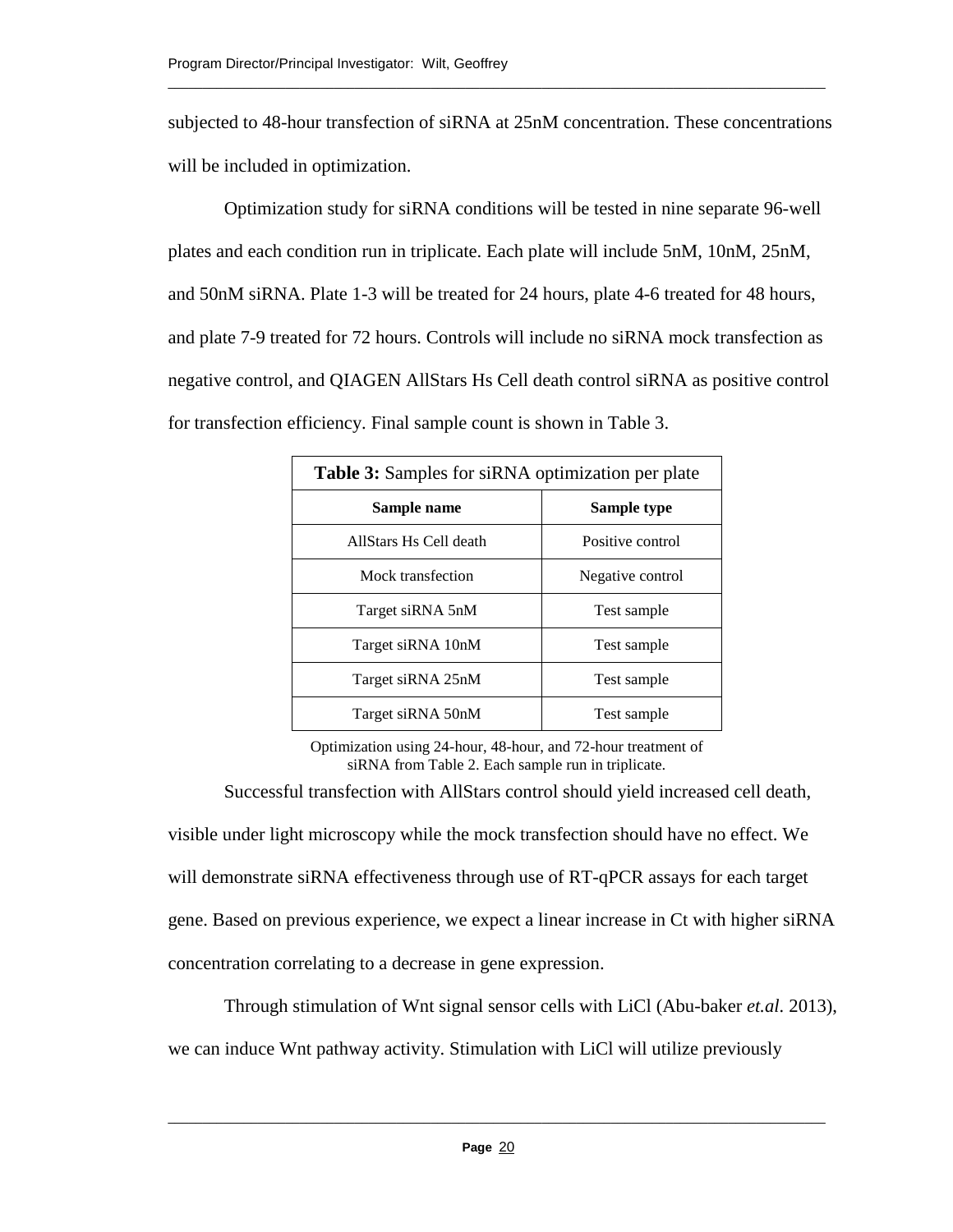determined treatment concentration of 20 mM (Wilt *et.al.* 2010) against triplicate plates different times of treatment; 6-hour, 12-hour, 24-hour, and 36-hour. This will determine the ideal treatment time to induce a Wnt signal. Wnt signal sensor cells will be plated in 96-well culture dishes at  $2.0x10^4$  cells per well and allowed to grow overnight before treatment. After treatment, Wnt signal sensor cells will be lysed with passive lysis buffer using recommended guidelines for the Dual Luciferase Assay kit (DLA) from Promega. According to DLA protocol, luciferase assay reagent (LAR) will be added to the lysate followed by Stop&Glo reagent to generate a luminescent signal. Luminescence will be measured with a 2-second premeasure delay followed by 10 second measurement period for each well. DLA assay includes built-in Renilla luminescence control to account for background signal. Based on previous experiments (Wilt *et.al.* 2010), we expect an exponential increase in luminescence with increasing concentration.

\_\_\_\_\_\_\_\_\_\_\_\_\_\_\_\_\_\_\_\_\_\_\_\_\_\_\_\_\_\_\_\_\_\_\_\_\_\_\_\_\_\_\_\_\_\_\_\_\_\_\_\_\_\_\_\_\_\_\_\_\_\_\_\_\_\_\_\_\_\_\_\_\_\_\_\_\_\_\_\_\_\_\_\_\_\_\_\_\_\_\_\_\_\_\_

By coupling LiCl treatment with the siRNA treatment, we can demonstrate that knockdown of these genes lowers expression of β-catenin. In a 96-well culture plate  $2x10<sup>4</sup>$  cells will be seeded per well and then treated with siRNA. After siRNA treatment, media will be replaced with LiCl treatment. Following siRNA and LiCl treatment, RNA will be isolated via RNeasy Plus 96 kit and RT-qPCR will be performed with assays from QIAGEN targeting genes from Table 2 as well as  $\beta$ -catenin to verify that mRNA levels have been reduced. Assays will be run on an ABI Prism™ 7900HT Sequence Detection System qPCR machine using  $RT^2$  SYBR® Green qPCR master-mix and standard protocol from QIAGEN. We expect the RT-qPCR assays to perform similar to those used determine siRNA efficiency and also expect a decrease in β-catenin levels.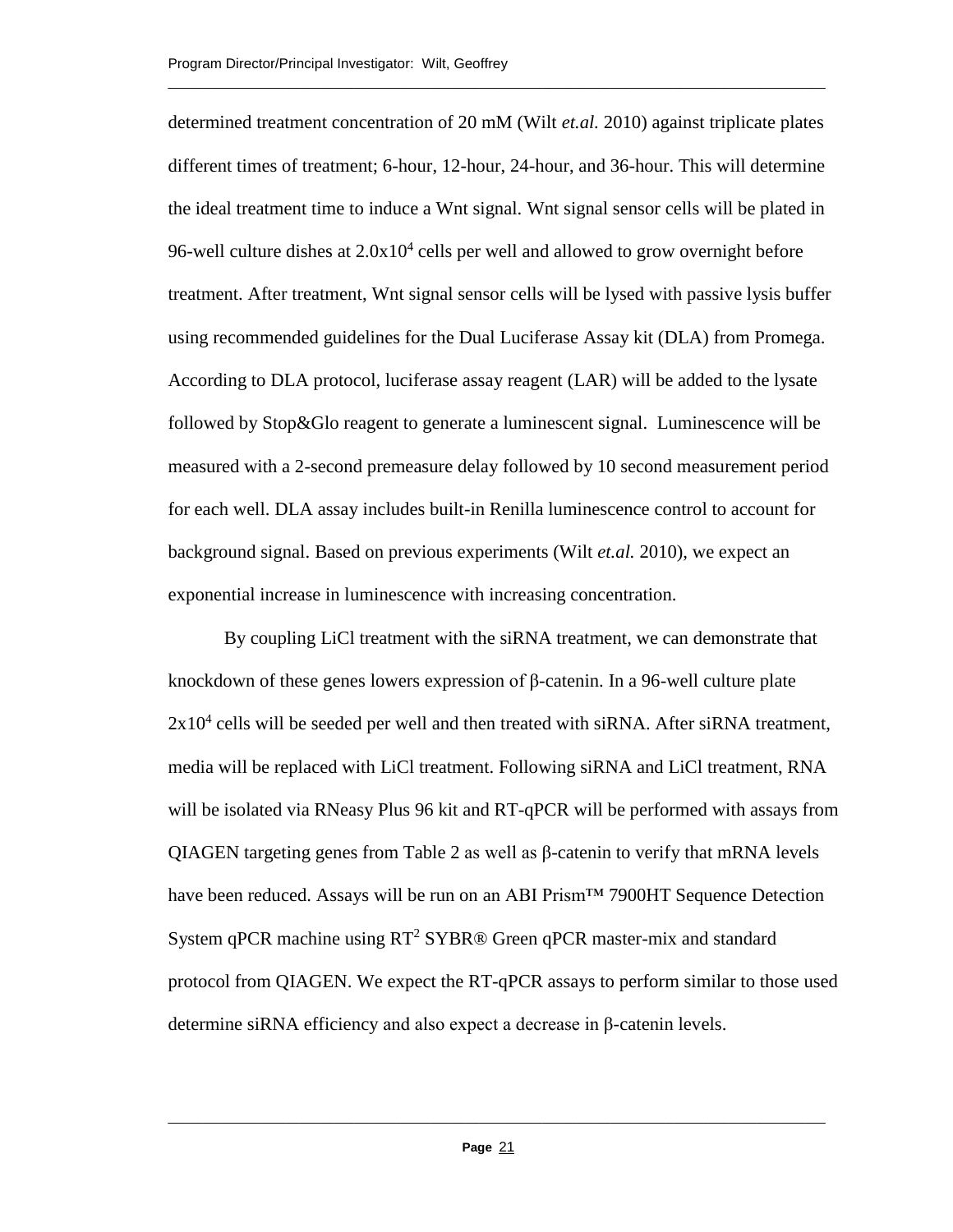Cell fractionation will separate proteins based on intracellular location permitting study of changes in localization of β-catenin due to altered Wnt/NFκB gene expression. Fractionation will be accomplished through use of Qproteome Cell Compartment kit

\_\_\_\_\_\_\_\_\_\_\_\_\_\_\_\_\_\_\_\_\_\_\_\_\_\_\_\_\_\_\_\_\_\_\_\_\_\_\_\_\_\_\_\_\_\_\_\_\_\_\_\_\_\_\_\_\_\_\_\_\_\_\_\_\_\_\_\_\_\_\_\_\_\_\_\_\_\_\_\_\_\_\_\_\_\_\_\_\_\_\_\_\_\_\_



**Figure 3**: Overview of Qproteome kit workflow.

from QIAGEN yielding four distinct protein fractions; cell membrane, cytosolic, nuclear, and cytoskeletal. This is accomplished through a sequence of four proprietary buffers which disrupts and solubilizes specific membranes to separate discrete fractions through centrifugation.

The plasma membrane will be disrupted first with Buffer 1 permitting isolation of cytosolic proteins in the supernatant after centrifugation. Resuspension of the first pellet in buffer 2 will solubilize the plasma membrane as well as membrane-bound organelles which will isolate cell membrane proteins in the supernatant after a second centrifugation step. Resuspension of the

second pellet in buffer 3 will disrupt the nuclear membrane and solubilize nuclear proteins isolating nuclear fraction proteins in the supernatant with a third centrifugation.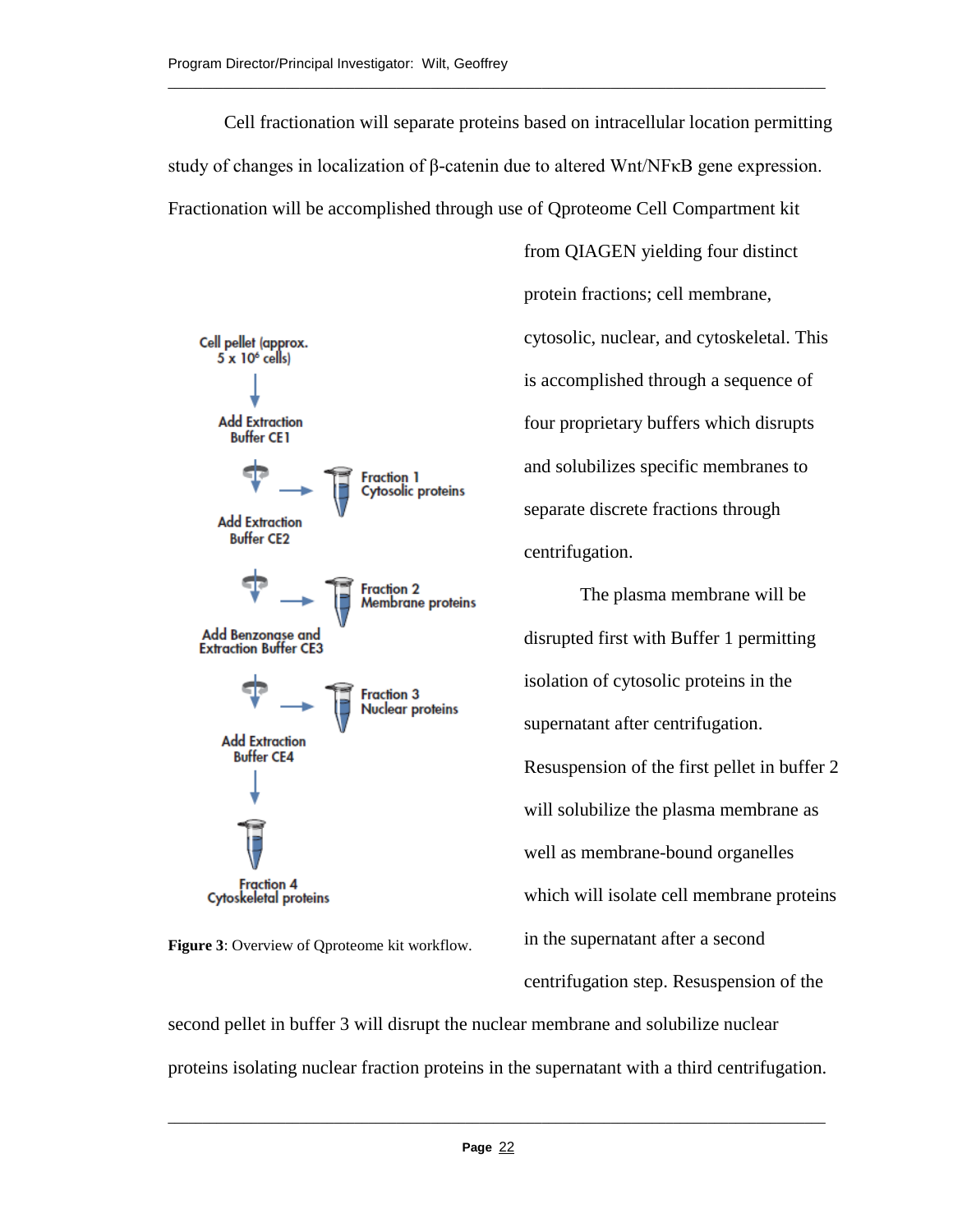Resuspension of the third pellet with buffer 4 will solubilize any remaining proteins,

\_\_\_\_\_\_\_\_\_\_\_\_\_\_\_\_\_\_\_\_\_\_\_\_\_\_\_\_\_\_\_\_\_\_\_\_\_\_\_\_\_\_\_\_\_\_\_\_\_\_\_\_\_\_\_\_\_\_\_\_\_\_\_\_\_\_\_\_\_\_\_\_\_\_\_\_\_\_\_\_\_\_\_\_\_\_\_\_\_\_\_\_\_\_\_

these mostly being cytoskeletal proteins. QIAGEN guidelines recommend at least  $5x10^6$ cells be lysed.

Wnt signal sensor cells will be plated in triplicate 100mM dishes for each siRNA as listed in Table 2. Non-stimulated cells will serve as controls as listed in Table 4. After 24-hours growth, cells will undergo siRNA and LiCl treatment as previously described. After treatments, cells will be trypsinized and resuspended in Phosphate Buffered Saline (PBS). This single cell suspension will be counted and diluted to  $5x10^6$  cells per pellet and then lysed according to QIAGEN protocol.

| Table 4: Samples for Western Blot analysis |                     |                  |  |  |  |  |
|--------------------------------------------|---------------------|------------------|--|--|--|--|
| siRNA treated                              | <b>LiCl</b> treated | <b>Purpose</b>   |  |  |  |  |
|                                            | $(-)$               | Negative control |  |  |  |  |
|                                            | $^{\prime}$ +,      | Positive control |  |  |  |  |
|                                            | ٠.,                 | Normalization    |  |  |  |  |
| $(+)$ from Table 2.                        | $^{+}$              | Test samples     |  |  |  |  |

Western Blot detection to determine altered protein level of target genes and localization of β-catenin. These fractions will then be separated by SDS-page gel electrophoresis utilizing a

pre-cast NuPage™ Bis-Tris gel at 8% polyacrylamide from ThermoFisher. Samples will be run through the gel at constant 150V for 90 minutes in 3-Morpholinopropane-1 sulfonic acid (MOPS) buffer in an XCell SureLock™ gel module after which the gel will then be transferred to a 0.45 μm pore nitrocellulose membrane to perform western blotting. Transfer of samples from gel to membrane will be performed at constant 30V for 2 hours in MOPS buffer in an XCell II™ Blot module. To limit background nonspecific antibody binding, membrane blocking will be performed with 5% BSA solution in PBS with 0.1% Tween-20 for 1 hour at room temperature. Blocking solution will be removed and primary antibody added at 1:1000 dilution. Primary monoclonal antibodies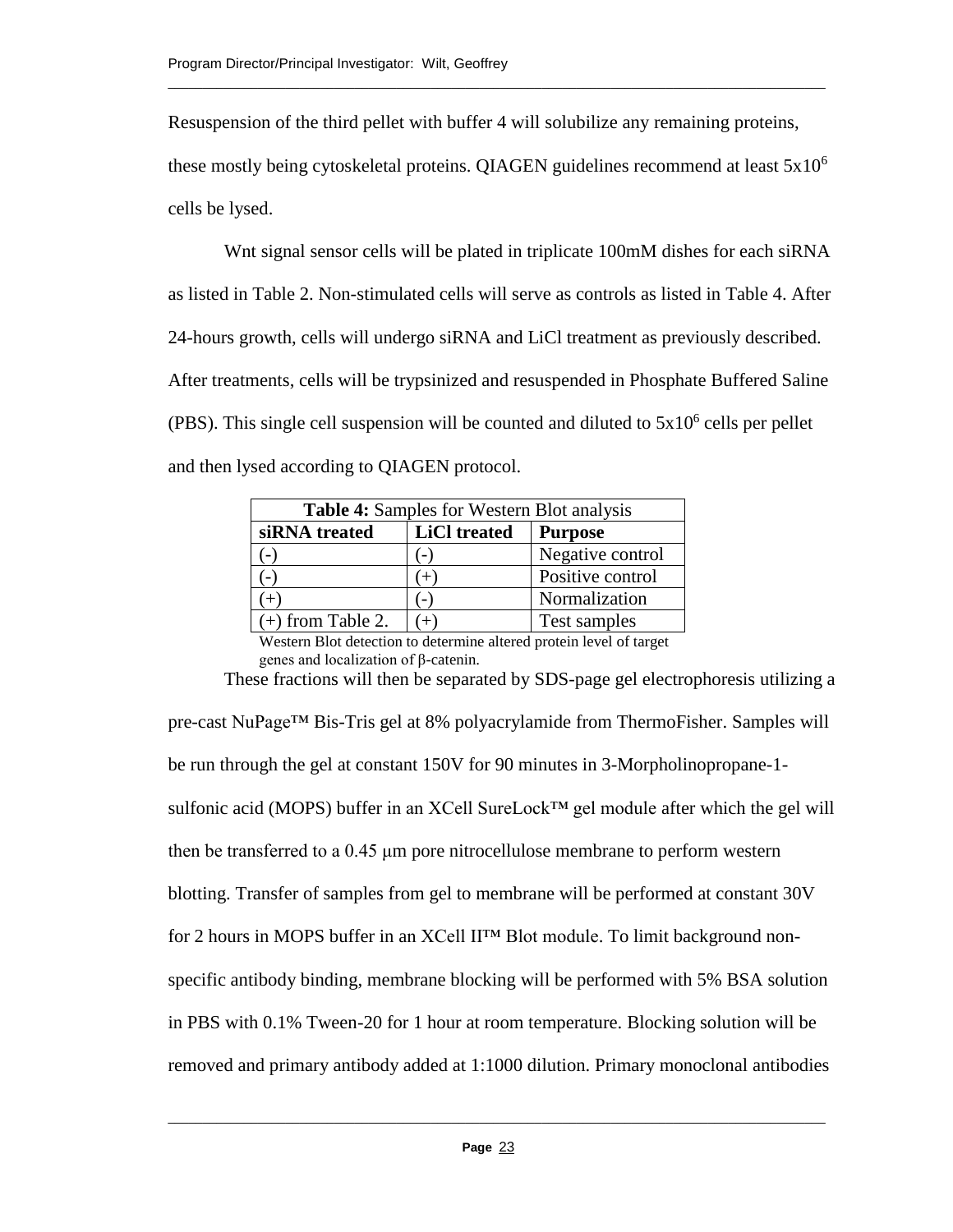from AbCam listed in Table 5 to include no lysate well as negative control. Horseradishperoxidase (HRP) conjugated secondary antibody will be utilized to quantify protein levels through chemi-luminescence. After siRNA and LiCl treatment, we expect target genes to have lower levels of protein and we expect β-catenin to be present in nuclear and cytoplasmic fractions.

\_\_\_\_\_\_\_\_\_\_\_\_\_\_\_\_\_\_\_\_\_\_\_\_\_\_\_\_\_\_\_\_\_\_\_\_\_\_\_\_\_\_\_\_\_\_\_\_\_\_\_\_\_\_\_\_\_\_\_\_\_\_\_\_\_\_\_\_\_\_\_\_\_\_\_\_\_\_\_\_\_\_\_\_\_\_\_\_\_\_\_\_\_\_\_

| <b>Table 5:</b> Primary monoclonal antibodies for western blot |                                                |  |  |  |  |
|----------------------------------------------------------------|------------------------------------------------|--|--|--|--|
| detection of protein levels.                                   |                                                |  |  |  |  |
| $C$ tnn- $B$                                                   | Gene of interest                               |  |  |  |  |
| AKTI                                                           | Gene of interest                               |  |  |  |  |
| <b>FADD</b>                                                    | Gene of interest                               |  |  |  |  |
| <i>RELA</i>                                                    | Gene of interest                               |  |  |  |  |
| <b>TLR1</b>                                                    | Gene of interest                               |  |  |  |  |
| <b>TNFRSF10A</b>                                               | Gene of interest                               |  |  |  |  |
| ATPIAI                                                         | Membrane protein fraction positive control     |  |  |  |  |
| HIST4h4                                                        | Nuclear protein fraction positive control      |  |  |  |  |
| <b>B</b> -actin                                                | Cytoskeletal protein fraction positive control |  |  |  |  |
| <i>GAPDH</i>                                                   | Cytoplasmic protein fraction positive control  |  |  |  |  |

Western blot antibody selection to control for fraction purity.

**Time to complete:** These experiments are estimated to take two years of study.

The results of Aim 1 will be analyzed and only those genes inducing a change in either β-catenin localization or protein level will be utilized in Aim 2.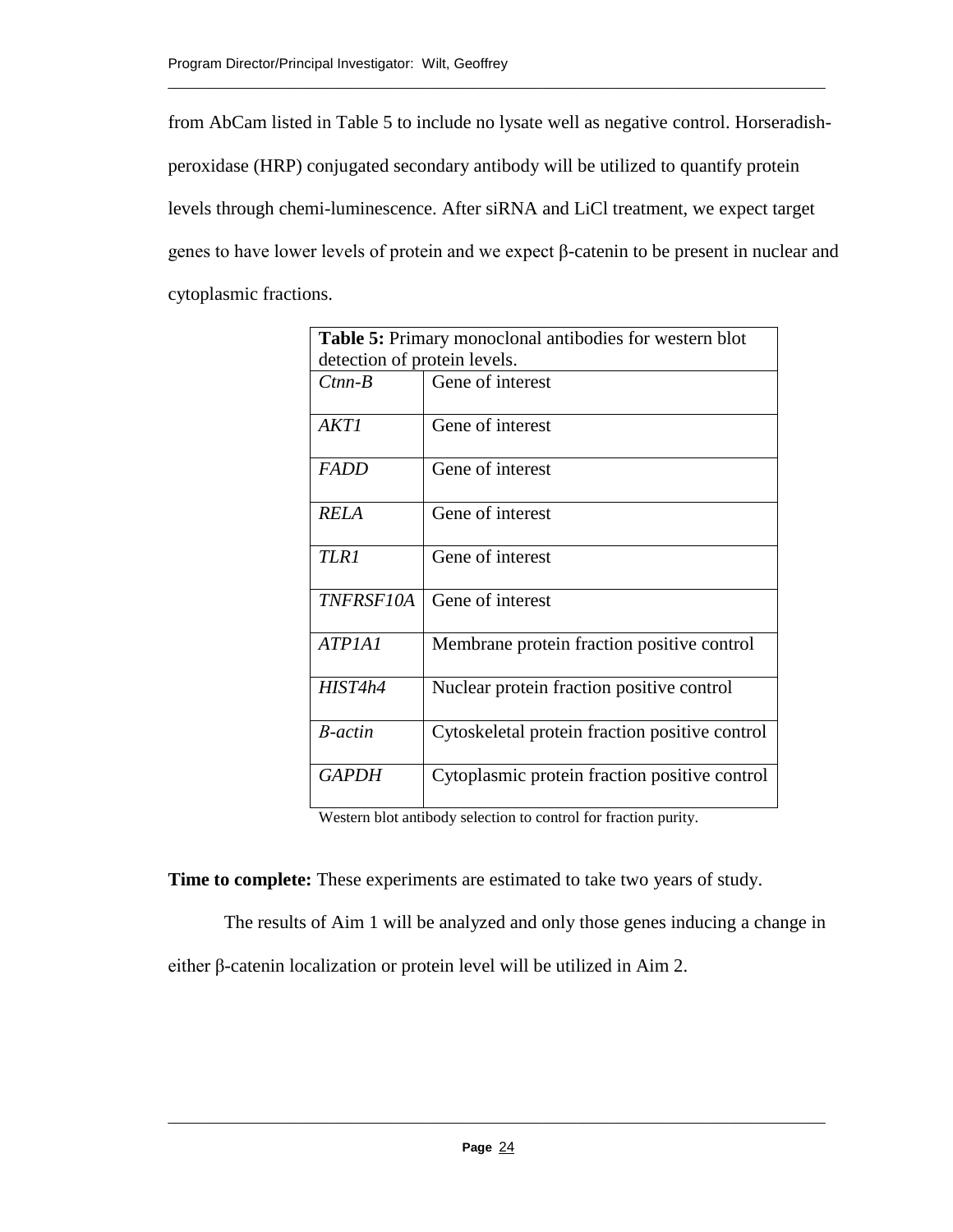# Aim 2) **To demonstrate that lower cytoplasmic levels of β-catenin results in stimulation of EMT leading to an increase of cell motility.**

\_\_\_\_\_\_\_\_\_\_\_\_\_\_\_\_\_\_\_\_\_\_\_\_\_\_\_\_\_\_\_\_\_\_\_\_\_\_\_\_\_\_\_\_\_\_\_\_\_\_\_\_\_\_\_\_\_\_\_\_\_\_\_\_\_\_\_\_\_\_\_\_\_\_\_\_\_\_\_\_\_\_\_\_\_\_\_\_\_\_\_\_\_\_\_

We hypothesize that loss of cytoplasmic β-catenin may result in stimulation of EMT as evidenced by an increase of cell motility. Transverse cell motility best mimics metastasis, and so Boyden chambers will be utilized to simulate escape of the basement membrane, specifically FluoroBlok™ 24-well basement membrane from Corning. The Boyden chamber will be inserted into the culture plate, and media added to ensure media in both lower and upper compartments. Following siRNA treatment, the Wnt signal sensor cells will then be chemically treated with TGFβ (Tian *et.al.* 2015; Kissin *et.al.* 

2002) in order to stimulate EMT. Exogenously stimulating the siRNA treated cells will determine if alteration of β-catenin levels through Wnt/NFκB signaling can increase cell motility. Cells which have undergone EMT can be detected as motile cells present in the lower chamber via Calcien-AM fluorescence levels. Living cells will break down Calcien-AM generating a fluorescent signal while the Fluoroblok inserts have been



Used from https://www.cellbiolabs.com/cellinvasion-assays-24-wellbasement%20membrane

developed by Corning to isolate light between the upper and lower chambers.

Optimization of *TGFβ* treatment will be run on Wnt signal sensor cells without siRNA or LiCl treatment. In a 12-well plate, *TGFβ* and Calcien-AM will be added to the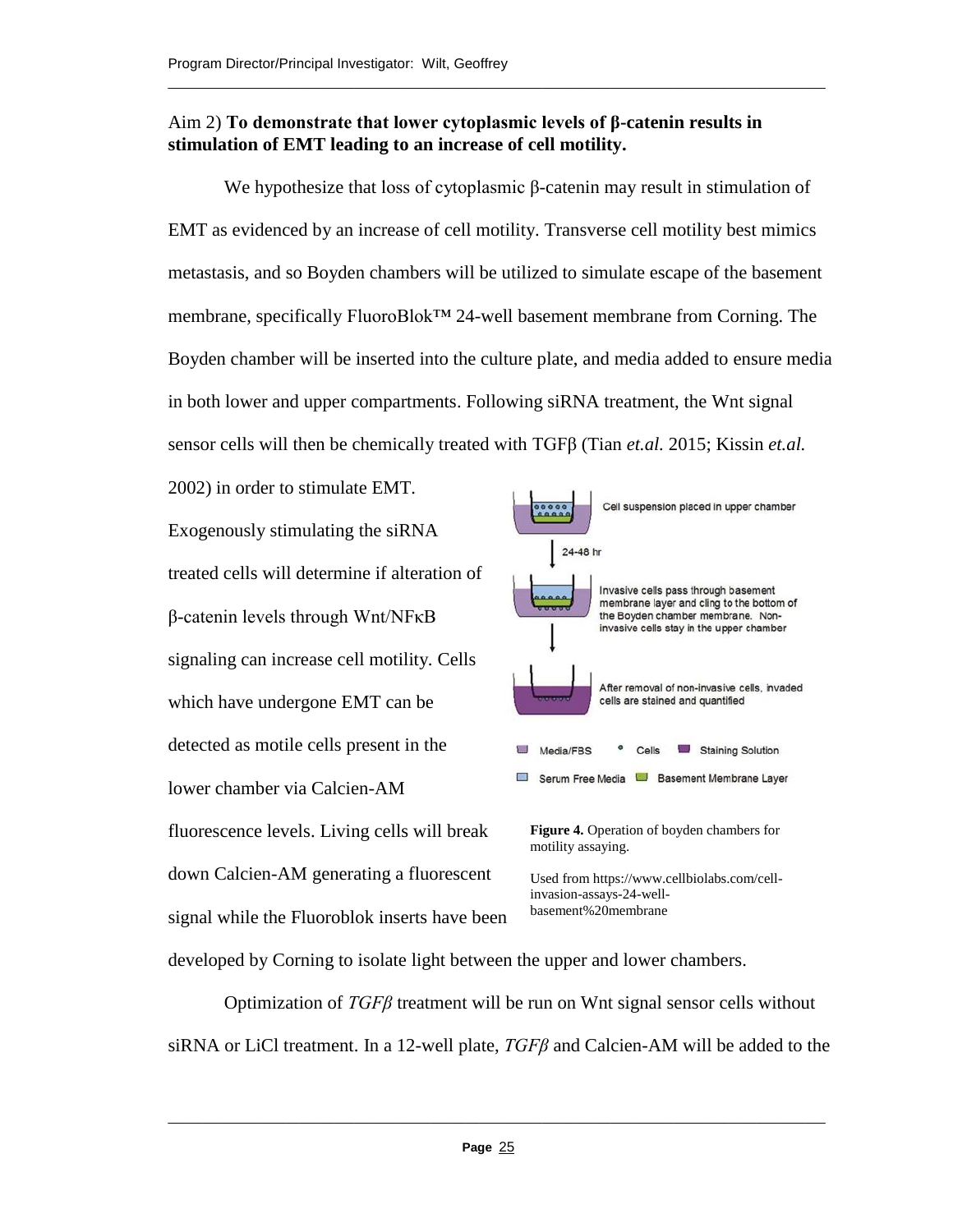lower chamber, a Fluoroblok Boyden chamber will be inserted into each well, and cells will be seeded at  $2.5x10^4$  cells per well. Three replicates for each condition and three plates for each time period will be tested. Cells will be treated with 0 ng/mL, 5 ng/mL, 10 ng/mL, and 20 ng/mL over a course of 24 hours, 48 hours, 96 hours, and 172 hours. Fluorescence will be detected at 480nm/530nm. We expect a linear increase in number of cells in the lower chamber.

\_\_\_\_\_\_\_\_\_\_\_\_\_\_\_\_\_\_\_\_\_\_\_\_\_\_\_\_\_\_\_\_\_\_\_\_\_\_\_\_\_\_\_\_\_\_\_\_\_\_\_\_\_\_\_\_\_\_\_\_\_\_\_\_\_\_\_\_\_\_\_\_\_\_\_\_\_\_\_\_\_\_\_\_\_\_\_\_\_\_\_\_\_\_\_

Given optimized *TGFβ* treatment, Wnt signal sensor cells will be treated with siRNA and then Wnt activity will be induced with LiCl as previously indicated. Cells will then be serum-starved to synchronize growth cycles. To induce EMT, first *TGFβ* treatment media will be added to the culture plate and Calcien-AM will be added to detect motility. Pre-prepared Fluoroblok Boyden chambers will be inserted to each well of 24-well plate and sensor cells will be seeded at  $2.5x10^4$  cells per well, triplicate plates will be prepared. The treated cells will be allowed to grow based on findings of *TGFβ* treatment and fluorescence will be detected at 480nm/530nm based on length of *TGFβ* treatment.

**Time to complete:** These experiments are estimated to take one year of study.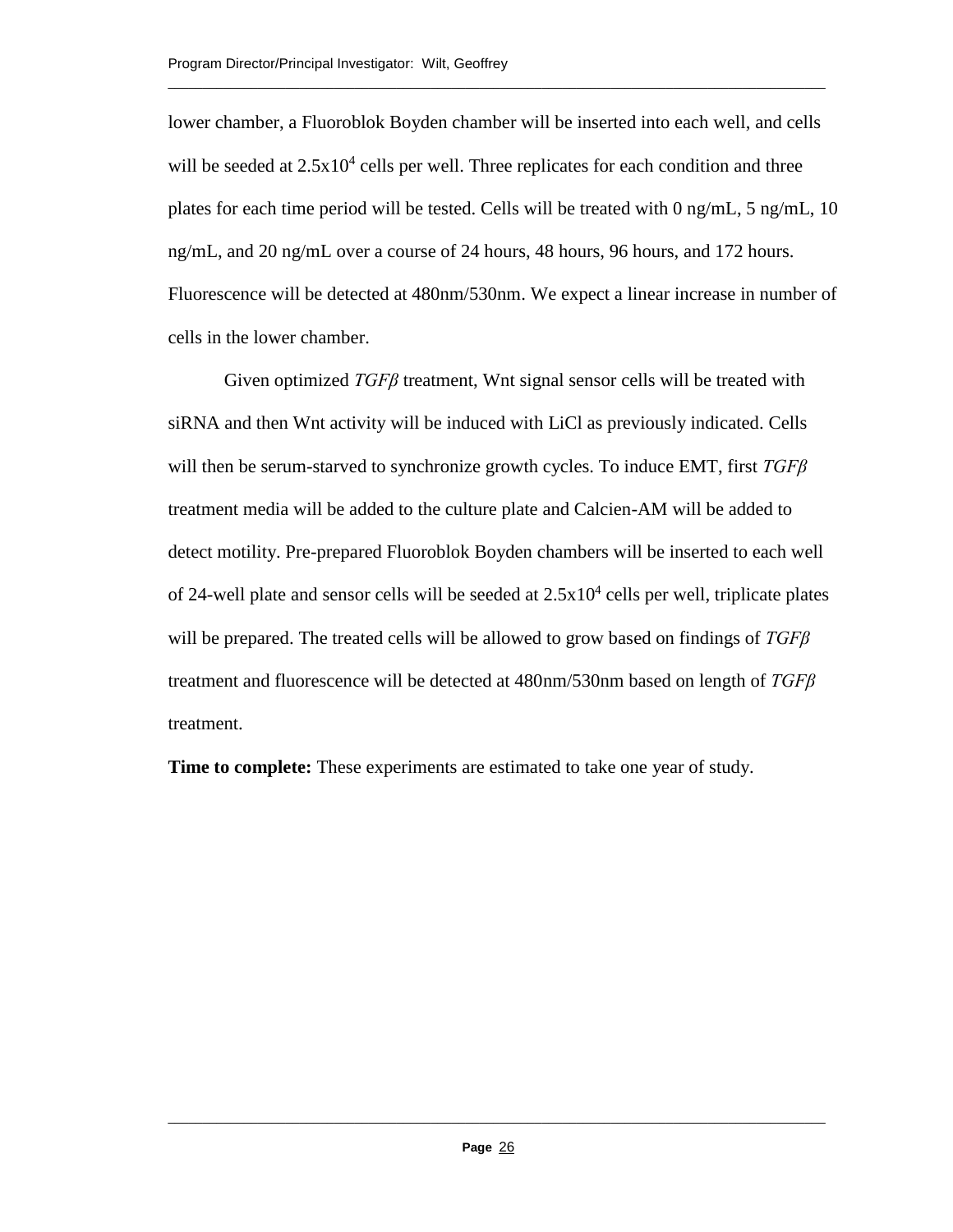# **REFERENCES**

\_\_\_\_\_\_\_\_\_\_\_\_\_\_\_\_\_\_\_\_\_\_\_\_\_\_\_\_\_\_\_\_\_\_\_\_\_\_\_\_\_\_\_\_\_\_\_\_\_\_\_\_\_\_\_\_\_\_\_\_\_\_\_\_\_\_\_\_\_\_\_\_\_\_\_\_\_\_\_\_\_\_\_\_\_\_\_\_\_\_\_\_\_\_\_

Abu-baker A, Laganiere J, Gaudet R, Rochefort D, Brais B, Neri C, Dion PA, Rouleau GA. 2013 Lithium Chloride attenuates cell death in oculopharyngeal muscular dystrophy by perturbing Wnt/β-catenin pathway. Cell Death and Disease. e821;doi: 10.1038/cddis.2013.342.

Cadigan K and Waterman M. 2012 TCF/LEFs and Wnt signaling in the Nucleus. Cold Spring Harb Perspect Biol. 4: a007906

Deng J, Miller S,Wang HY, Xia W, Wen Y, Zhou B, Li Y, Lin SW, Hung MC. 2002 β-catenin interacts with and inhibits NFκB in human colon and breast cancer. Cancer Cell. 2: 323-334.

Dinarello C. 1996 Biologic role for Interleukin-1 in Disease. Blood. 87(8): 2095- 2147.

Espinosa L, Inglés-Esteve J, Aguilera C, Bigas A. 2003 Phosphorylation by glycogen synthase kinase-3β down-regulates Notch activity, a link for Notch and Wnt pathways. Journal Biological Chemistry. 278(34): 32227-32235.

Finn OJ. 2012 Immuno-oncology: understanding the function and dysfunction of the immune system in cancer. Annals of Oncology. viii6-viii9.

Gordon K, Dong M, Chislock E, Fields T, Blobe G. 2008 Loss of type III transforming growth factor β receptor expression increases motility and invasiveness associated with epithelial to mesenchymal transition during pancreatic cancer progression. Carcinogenesis. 29(2): 252-262.

Hanahan D and Weinberg RA. 2000 The hallmarks of cancer. Cell Vol. 100: 57-70.

Hayden MS and Ghosh S. 2011 NFκB in immunobiology. Cell Research. 223-244.

Hinz S, Pagreols-Raluy L, *et.al.* 2007 Foxp3 expression in pancreatic carcinoma cells as a novel mechanism of immune evasion in cancer. Cancer Res. 67: 8344-8350.

Howard S. Deroo, T. Fujita Y., Itasaki N. 2011 A positive role of Cadherin in Wnt/βcatenin signaling during Epithelial-Mesenchymal Transition. PLoS One. 6(8): e23899.

Kaler P, Godasi B, Augenlicht L, Klampfer L. 2009 The NFκB/AKT-dependent induction of Wnt signaling in colon cancer cells by macrophages and IL-1β. Cancer Microenvironment. 2: 69-80.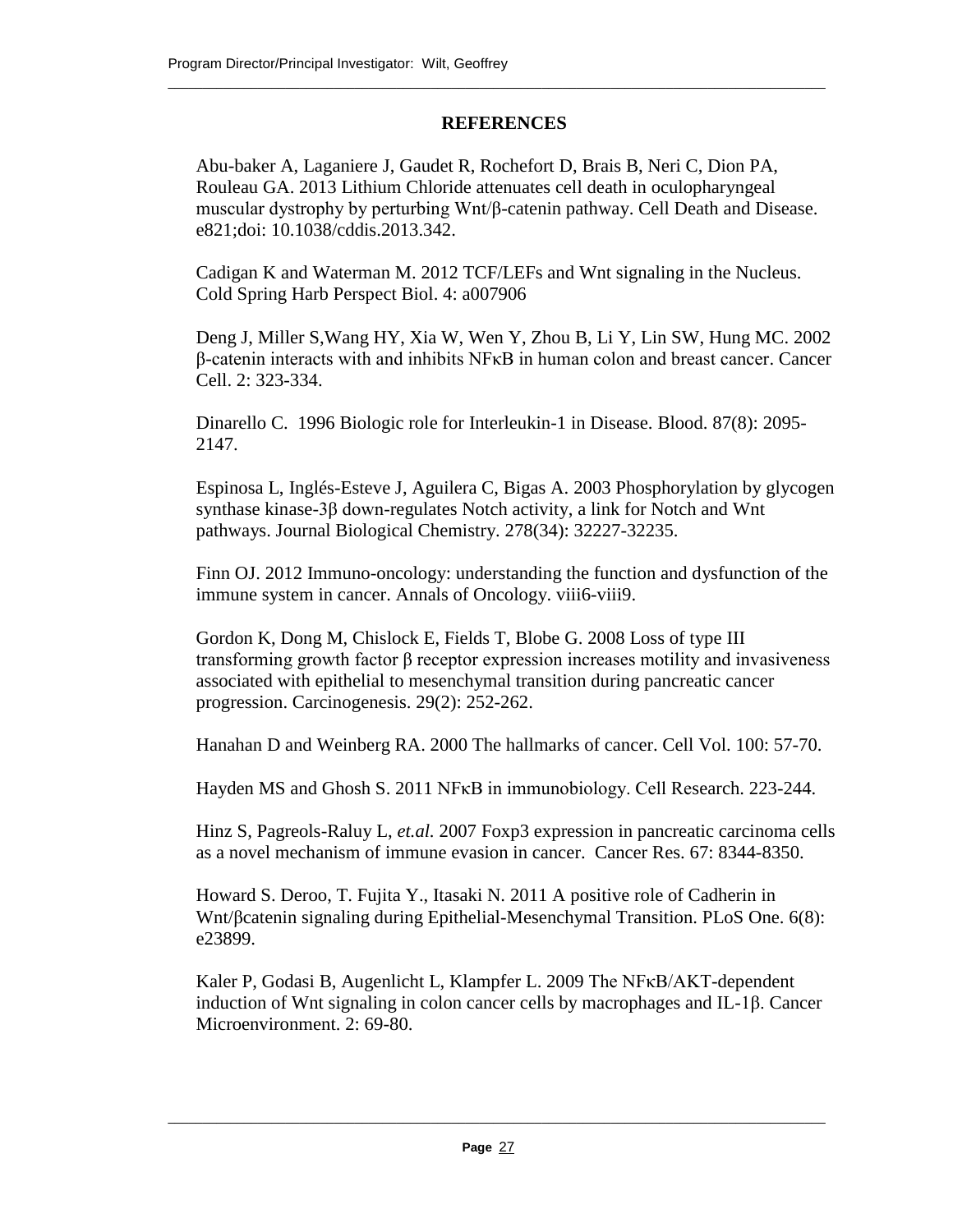Kam Y and Quaranta V. 2009 Cadherin-bound β-catenin feeds into the Wnt pathway upon Adherens Junctions dissociation: Evidence for an Intersection between βcatenin pools. PloS One. 4(2): e4580.

\_\_\_\_\_\_\_\_\_\_\_\_\_\_\_\_\_\_\_\_\_\_\_\_\_\_\_\_\_\_\_\_\_\_\_\_\_\_\_\_\_\_\_\_\_\_\_\_\_\_\_\_\_\_\_\_\_\_\_\_\_\_\_\_\_\_\_\_\_\_\_\_\_\_\_\_\_\_\_\_\_\_\_\_\_\_\_\_\_\_\_\_\_\_\_

Katoh M and Katoh M. 2009 Transcriptional mechanisms of Wnt5a based on NFκB, Hedgehog, TGFβ, and Notch signaling cascades. International Journal of Molecular Medicine. 23: 763-769.

Khanbolooki S, Nawrocki S, Arumugam T, Andtbacka R, Pino M, Kurzrock R, Logsdon C, Abbruzzese J, McConkey D. 2006 Nuclear factor-κB maintains TRAIL resistance in human pancreatic cancer cells. Mol Cancer Ther. 5(9): 2251-2260

Kissin E, Lemaire R, Korn J, Lafyatis R. 2002 Transforming Growth Factor β induces fibroblast Fibrillin -1 matrix formation. Arthritis & Rheumatism. 46(11): 3000-3009.

Krelin Y, Voronov E, *et.al.* 2007 Interleukin-1β-driven inflammation promotes the development and invasiveness of chemical carcinogen-induced tumors. Cancer Res. 67(3): 1062-1071

Lamouille S, Xu J, Derynck R. 2014 Molecular mechanisms of epithelialmesenchymal transition. Nat Rev Mol Cell Biol. 178-196.

Linde N, Casanova-Acebes M, *et.al.* 2018 Macrophages orchestrate breast cancer early dissemination and metastasis. Nature Communications. 9:21

Liou H. 2002 Regulation of the immune system by NFκB and IκB. Journal of Biochemistry and Molecular Biology. 35(6): 537-546.

Lu M, Marsters S, Ye X, Luis E, Gonzalez L, Ashkenazi A. 2014 E-Cadherin couples death receptors to the cytoskeleton to regulate apoptosis. Molecular Cell. 54: 987-998

Ma B, Hottiger MO. 2016 Crosstalk between Wnt/β-catenin and NF-κB signaling pathway during inflammation. Front. Immunol. 7: 378

MacDonald B, He X. 2012 Frizzled and LRP5/6 Receptors for Wnt/β-catenin signaling. Cold Spring Harb Perspect Biol. 4: a007880.

Naskar D, Maiti G, Chakraborty A, Roy A, Chattopadhyay D, Sen M. 2014 Wnt5a-Rac1-NF<sub>K</sub>B homeostatic circuitry sustains innate immune functions in macrophages. J Immunol. 192: 4386-4397.

Orsulic S, Huber O, Aberle H, Arnold S, Kemler R. 1999 E-cadherin binding prevents β-catenin nuclear localization and β-catenin/LEF-1-mediated transactivation. Journal of Cell Science. 112: 1237-1245.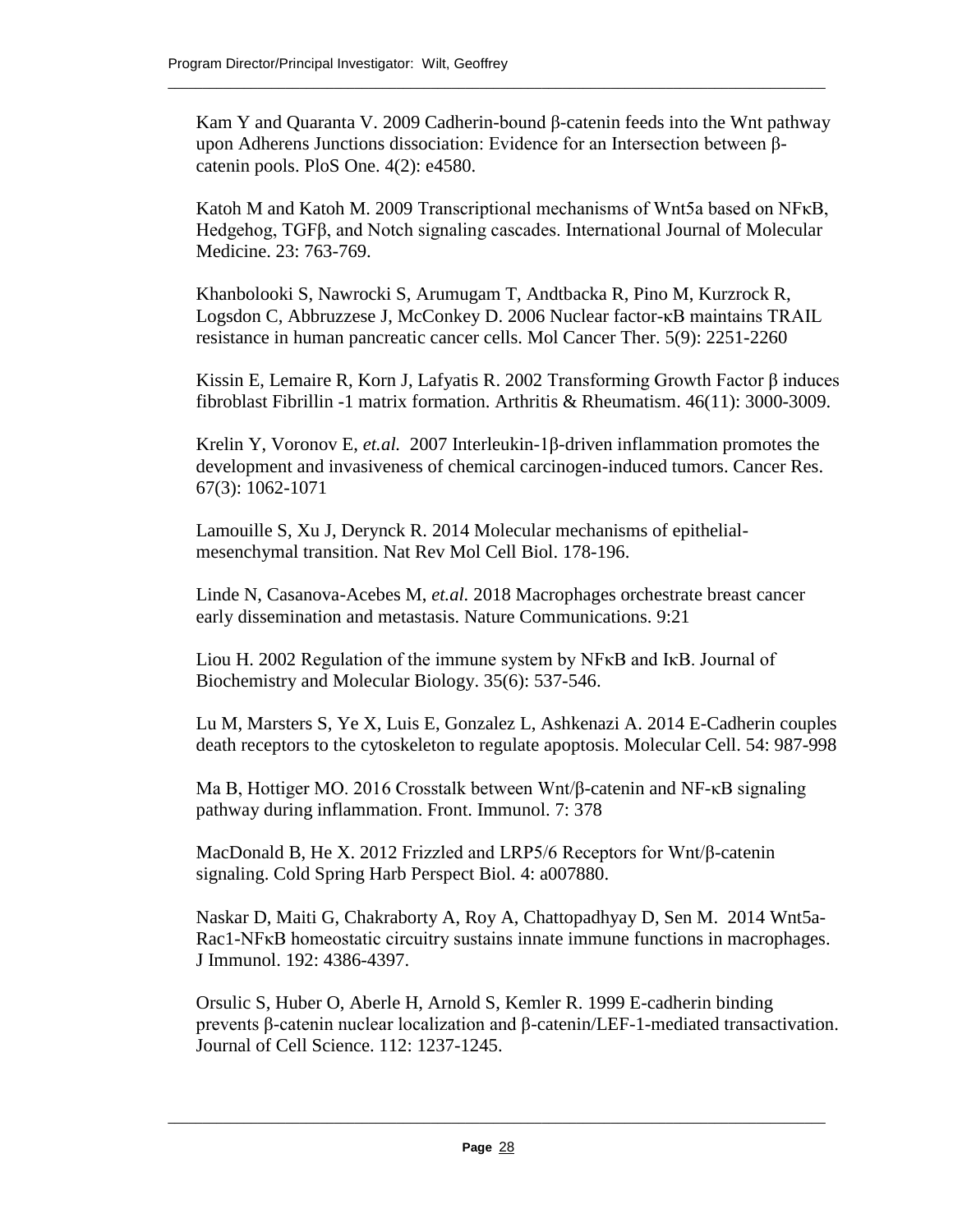Pai SG, Carniero BA, Mota JM, Costa R, Leite CA, Barrossa-Sousa R, Kaplan JB, Chae YW, Giles FJ. 2017 Wnt/beta-catenin pathway: modulating anticancer immune response. Journal of Hematology & Oncology. 10: 101

\_\_\_\_\_\_\_\_\_\_\_\_\_\_\_\_\_\_\_\_\_\_\_\_\_\_\_\_\_\_\_\_\_\_\_\_\_\_\_\_\_\_\_\_\_\_\_\_\_\_\_\_\_\_\_\_\_\_\_\_\_\_\_\_\_\_\_\_\_\_\_\_\_\_\_\_\_\_\_\_\_\_\_\_\_\_\_\_\_\_\_\_\_\_\_

Palacios F, Tushir JS, Fujita Y, D'Souza-Shorey C. 2005 Lysosomal targeting of Ecadherin: a unique mechanism for the down-regulation of cell-cell adhesion during epithelial to mesenchymal transitions. Mol. Cell Biol. 25(1): 389-402

Pećina-Šlaus N. 2010 Wnt signal transduction pathway and apoptosis: a review. Cancer Cell International. 10: 22.

Pomerantz J and Baltimore D. 2002 Two pathways to NF-kappa-B. Molecular Cell. 10: 693-701

Rajasekhar V, Studer L, Gerald W, Socci N, Scher H. 2011 Tumour-initiating stemlike cells in human prostate cancer exhibit increased NFκB signaling. Nature Communications. 2: 162.

Rao TP and Kϋhl M. 2010 An updated overview on Wnt signaling pathways: A prelude for more. Circ Res. 106: 1798-1806.

Roy P, Mukherjee T, Chatterjee B, Vijayaragavan B, Banoth B, Basak S. 2017 Noncanonical NFκB mutations reinforce pro-survival TNF respsonse in multiple myeloma through an autoregulatory RelB:p50 NFκB pathway. Oncogene. 36: 1417- 1429.

SEER Cancer Statistics accessed 12/16/2015 Factsheets: Female Breast Cancer. National Cancer Institute. Bethesda, MD, [http://seer.cancer.gov/statfacts/html/breast.html.](http://seer.cancer.gov/statfacts/html/breast.html)

Spriggs M, Lioubin P, Slack J, Dower S, Jonas U, Cosman D, Sims J, Bauer J. 1990 Induction of Interleukin-1 receptor (IL-1R) on monocytic cells. Journal Biological Chemistry. 265(36): 22499-22505.

Sulzer M, Leers M, van Noord J, Bollen E, Theunissen P. 1998 Reduced E-cadherin expression is associated with increased lymph node metastasis and unfavorable prognosis in non-small cell lung cancer. Am J Respir Crit Care Med. 157: 1319-1323.

Sun J, Hobert M, Duan Y, Rao A, He T, Chang E, Madara J. 2005 Crosstalk between NFκB and β-catenin pathways in bacterial-colonized intestinal epithelial cells. Am J Physiol Gastrointest Liver Physiol. 289: 129-137.

Sun S. 2012 The noncanonical NFκB pathway. Immunol Rev. 246(1): 125-140.